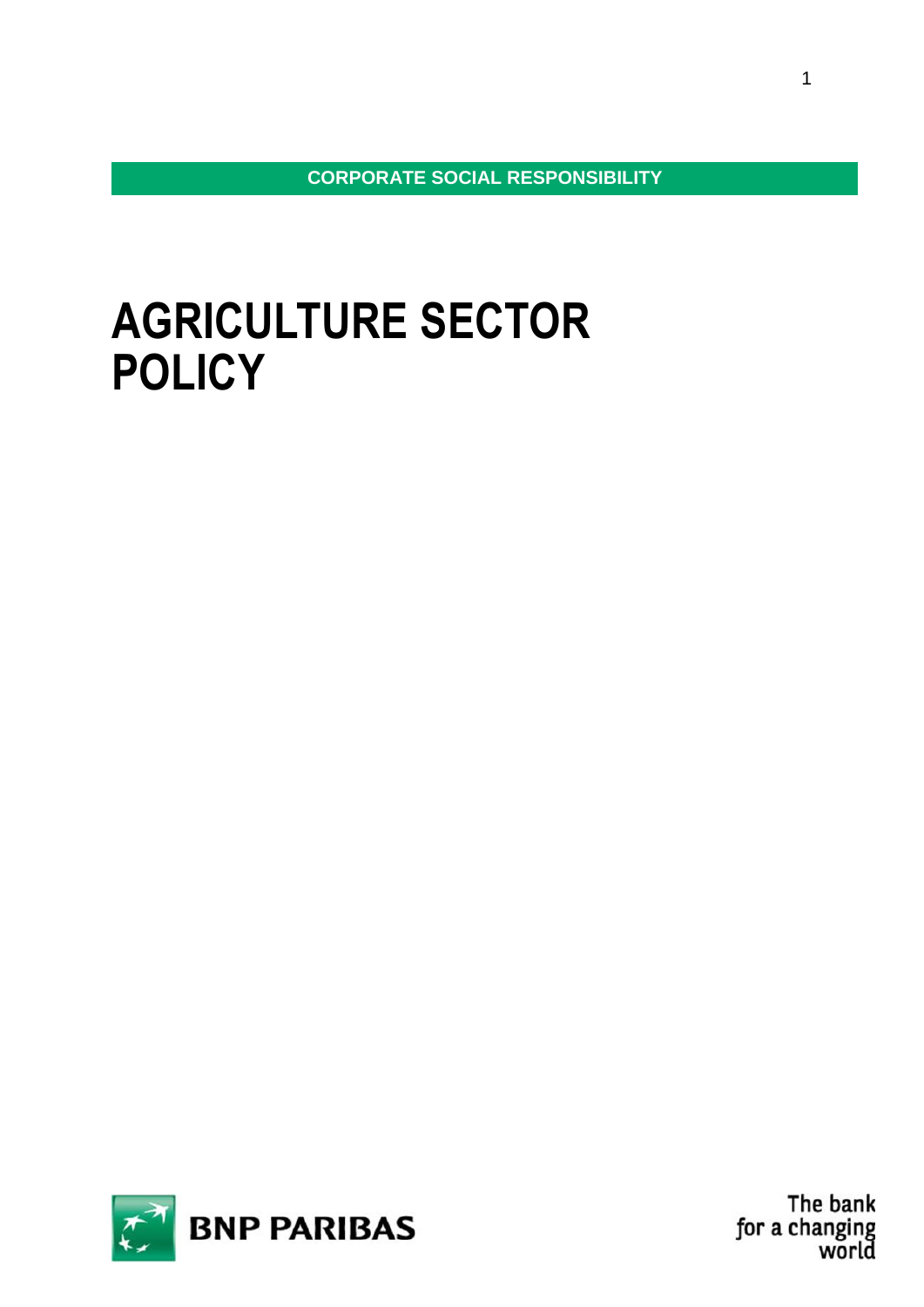# **Structure**

|                | $\mathfrak{B}$<br>Preamble |                                              |                |  |  |
|----------------|----------------------------|----------------------------------------------|----------------|--|--|
|                | Sector policy<br>5         |                                              |                |  |  |
| 1              |                            | Objective                                    | 5              |  |  |
| $\overline{2}$ |                            | Scope                                        | 5              |  |  |
|                | 2.1                        | Geography                                    | 5              |  |  |
|                | 2.2                        | Definitions                                  | 5              |  |  |
|                | 2.3                        | <b>Activities</b>                            | 5              |  |  |
|                | 2.4                        | <b>Businesses</b>                            | 6              |  |  |
|                | 2.5                        | <b>BNP Paribas activities</b>                | 6              |  |  |
| 3              |                            | Rules and standards                          | $\overline{7}$ |  |  |
|                | 3.1                        | <b>Agriculture Projects</b>                  | 8              |  |  |
|                | 3.2                        | Agriculture companies                        | 12             |  |  |
|                | 3.3                        | Good industry practices                      | 17             |  |  |
|                | 3.4                        | Specific position on Agriculture commodities | 18             |  |  |
| 4              |                            | Group-level implementation mechanisms        | 19             |  |  |
|                | 4.1                        | <b>Financial Products and Services</b>       | 19             |  |  |
|                | 4.2                        | Asset management                             | 19             |  |  |
| 5              |                            | Policy disclosure and follow-up              | 20             |  |  |
| 6              |                            | <b>Disclaimers</b>                           | 20             |  |  |
| 7              |                            | Glossary                                     | 21             |  |  |
| 8              |                            | Sectorial Standards and Certifications       | 27             |  |  |

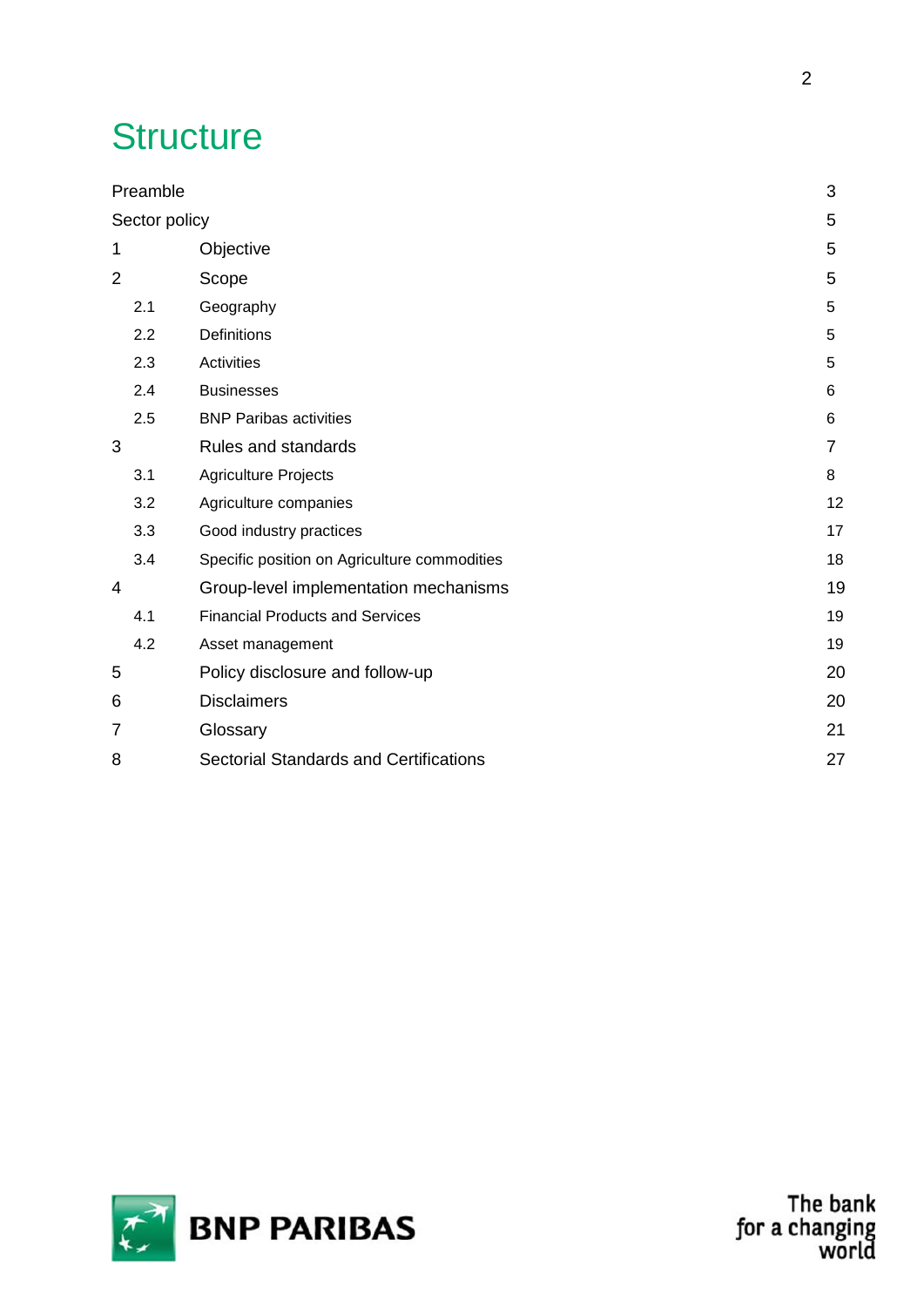## <span id="page-2-0"></span>Preamble

As part of its commitment to corporate social responsibility, BNP Paribas has developed a policy regarding its investment and financing activities for the agriculture sector.

With 6% of the world's GDP and 30% of the employment<sup>1</sup>, agriculture is a key sector in today's economies. Its importance is going to grow in the next decades: the global demand for agricultural commodities and food will increase as the world population is expecting to approach 9 billion by 2050, with a major contribution of developing countries. In addition, the supply of agricultural goods could be threatened by the adverse impacts of climate change.

Agriculture is a major source of income and provides a livelihood to millions of people in both developed and developing countries. Globally there are around half a billion smallholder farmers growing half of the world's food needs on plots smaller than two hectares<sup>2</sup>. Investing in agriculture is one of the most effective strategies for reducing hunger and promoting sustainability.

Technical and scientific evolutions have brought new agricultural practices. The business takes different forms from rain-fed farming to hydro culture, from small scale to large farms, from GMO based to artisanal agriculture.

If not managed properly, agriculture development can have several adverse impacts on local communities, ecosystems and climate change. These environmental and social issues can be tackled by a sustainable growth in the sector that is highly dependent on farming practices.

BNP Paribas identifies the following key environmental and social stakes linked to the agriculture sector:

- − Ecosystem and biodiversity
- Water use and water pollution, GHG emissions, use of agrochemicals
- − Working conditions and human rights
- − Health and safety
- Land tenure and local community rights
- − Global food security
- Food safety and traceability
- − Animal welfare

BNP Paribas is committed to support the real economy and therefore provides extensive financial products and services to the agriculture sector especially to companies, large or

1

<sup>&</sup>lt;sup>2</sup> IFC Financing the Global Agribusiness Value Chain in Turbulent Times, 2009. FAO The State of Food and Agriculture 2012, Investing in agriculture for a better future, 2012



<sup>&</sup>lt;sup>1</sup> World Bank and FAO 2012 data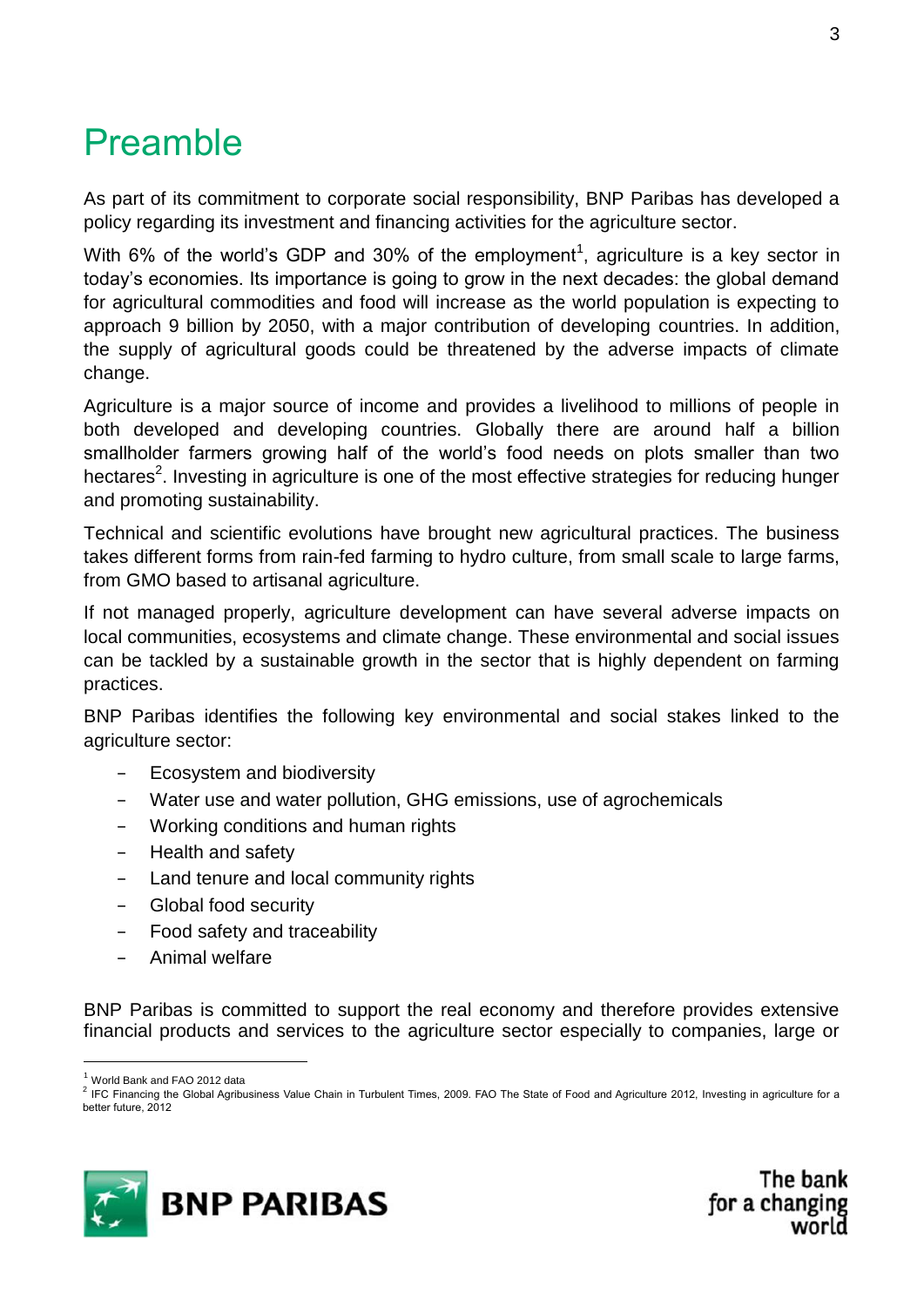small, showing a high level of responsibility and committed to feed the people with healthy and safe products without threatening the food supply of future generations.

The following sector policy reflects BNP Paribas' commitment to support the development of sustainable practices taking into consideration the key issues mentioned above.

This policy comes in addition to existing agriculture related documents published by BNP Paribas as part of its commitment to corporate social responsibility: two policies concerning [Palm oil](http://www.bnpparibas.com/sites/default/files/ckeditor-upload/files/PDF/RSE/CSR%20-%20Sector%20policy%20-%20Palm%20Oil.pdf) & [Wood Pulp,](http://www.bnpparibas.com/sites/default/files/ckeditor-upload/files/PDF/RSE/CSR%20-%20Sector%20Policy%20-%20wood%20pulp.pdf) and a public disclosure concerning "Goods and activities on [exclusion list"](http://www.bnpparibas.com/sites/default/files/ckeditor-upload/files/PDF/Nous%20Connaitre/D%C3%A9veloppement%20Durable/CSR_exclusion%20list.pdf).

BNP Paribas is convinced that responsible companies and sustainability practices should be supported. Such support can bring long-term benefits to its customers and to the society at large.

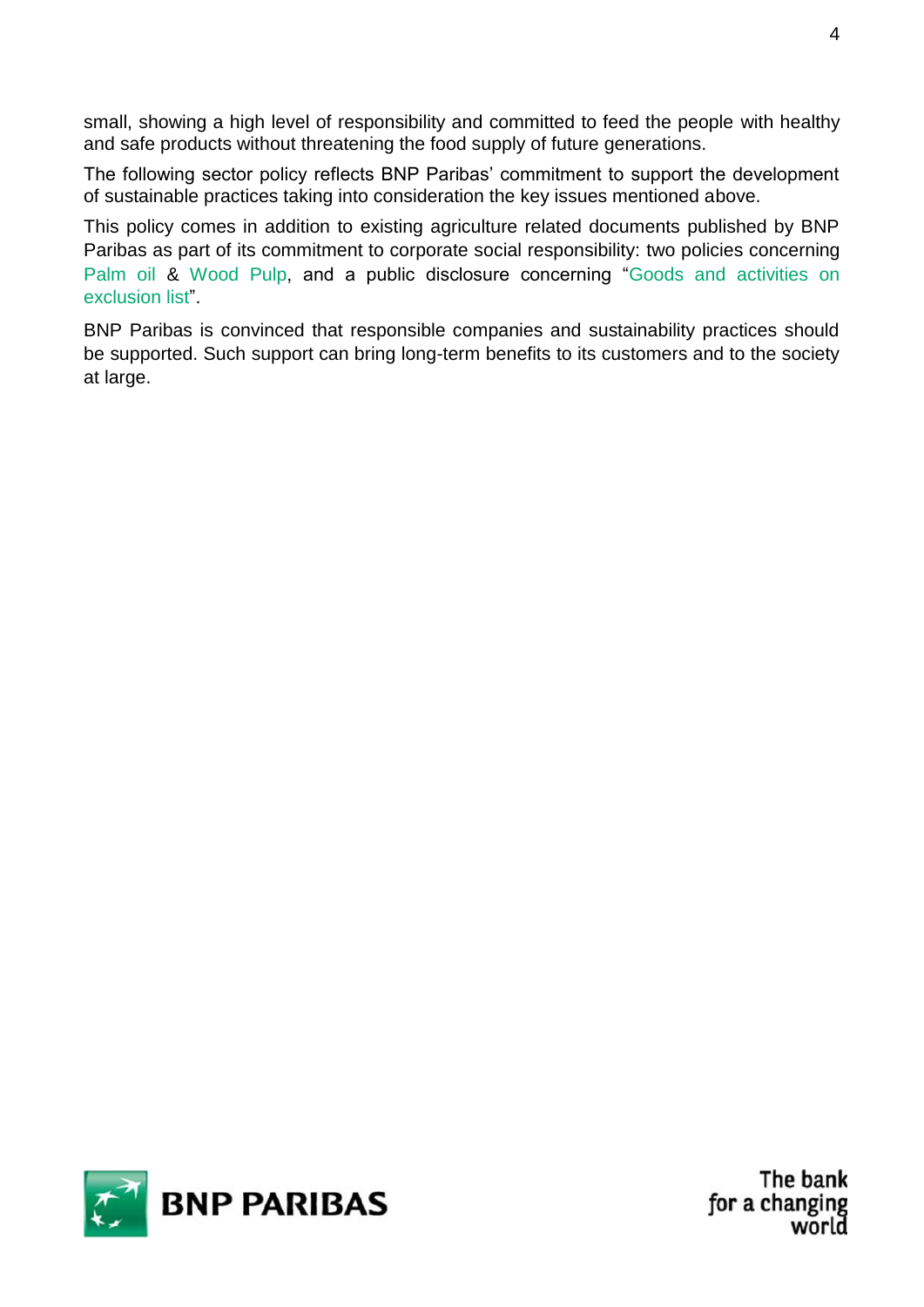# <span id="page-4-0"></span>Sector policy

## <span id="page-4-1"></span>1 Objective

This policy defines a set of rules regarding the management of financial products and services provided by BNP Paribas' entities. The objective of this policy is to address some major environmental, social and governance issues of the agriculture sectors and to establish guidelines to conduct business in a responsible manner.

## <span id="page-4-2"></span>2 Scope

## <span id="page-4-3"></span>2.1 Geography

Worldwide.

## <span id="page-4-4"></span>2.2 Definitions

**Agriculture** is the science or practice of farming, including cultivation of the soil for the growing of crops and the rearing of animals to provide food and non-food products.

**Agricultural products** refer to products issued from the cultivation of the soil (culture), the forest management (forestry) and from farm animals rearing.

Agricultural products can be food related (grains, vegetables, fruits, honey, meat, eggs, milk…) or non-food related (cotton, rubber, wool, timber…).

**Agricultural commodities** refer to agricultural, horticultural, viticultural, and dairy products; livestock and the products of livestock; the products of poultry and bee raising; the products of forestry; and other commodities that are exchanged on a derivatives market.

## <span id="page-4-5"></span>2.3 Activities

**Agriculture activities covered in this policy** are production of seeds/grains, farming, origination & collection operations and/or primary processing of agricultural products as defined below:

- − Production of seeds/grains covers the selection and multiplication of seeds/grains for the purpose of distribution, storage or sale;
- − Farming covers the cultivation of soil, production of crops and raising of livestock and poultry (breeding, feeding, and general care) and forest management (forestry);

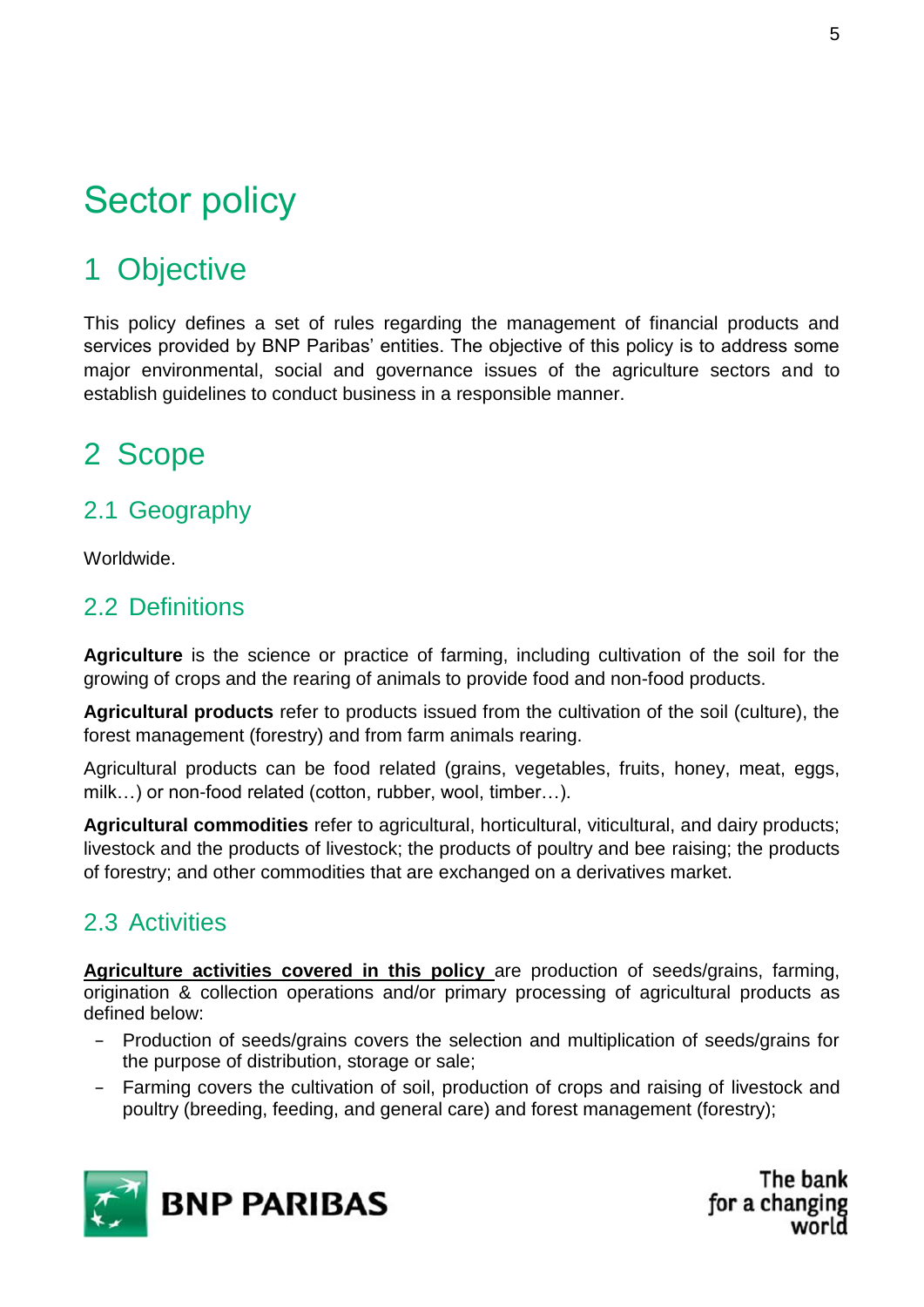- − Origination & Collection operations cover the sourcing, the transport and storage logistics of agricultural products from where they are produced to a point where they are stored or undergo primary transformation. This includes activities of Physical agricultural products merchants and traders;
- − Primary processing is the first transformation of raw agricultural products e.g. oil crushing, cocoa grinding, sugar extraction, milk drying and slaughtering.

#### **Agriculture activities not covered in this policy:**

- Manufacturers or distributors of agricultural machinery, pesticides and fertilizers;
- Manufacturers of processed food and beverage (secondary or further processed products, packaged food)
- − Retailers of food and beverage;
- − Fish, seafood and aquatic products;
- − Palm oil and wood pulp related activities (please refer to their dedicated sector policies).

## <span id="page-5-0"></span>2.4 Businesses

#### **This policy covers:**

- − Agriculture projects (defined hereunder as "Projects"): new and/or significant expansion of existing agriculture related activities (production of seeds, farming, origination & collection operations and/or primary processing)
- − Agriculture companies (defined hereunder as "Companies"): companies for which agriculture-related activities (production of seeds, farming, origination & collection operations and/or primary processing) represent a significant part of their overall activities
- − Activities of financial intermediaries (including traders) that do not take possession of a physical commodity are covered in section 3.4.1.

## <span id="page-5-1"></span>2.5 BNP Paribas activities

**Entities of BNP Paribas Group**: this policy applies to all branches, subsidiaries and joint ventures in which BNP Paribas has the operational control. If BNP Paribas establishes new joint ventures in which it has a minority stake, it will strive to include these standards as part of the joint venture agreement.

**Financial products & services:** this policy applies to all products and services provided by BNP Paribas (lending, guarantees, debt and equity capital markets, advisory, financerelated/or exclusive hedging and trading activities, ancillary services, etc.). It covers all new clients and transactions. Agreements with agriculture companies that predate this policy will be reviewed accordingly upon their renewal or as they are due for review. However, this policy does not apply to activities of professional equipment leasing or securities custody.

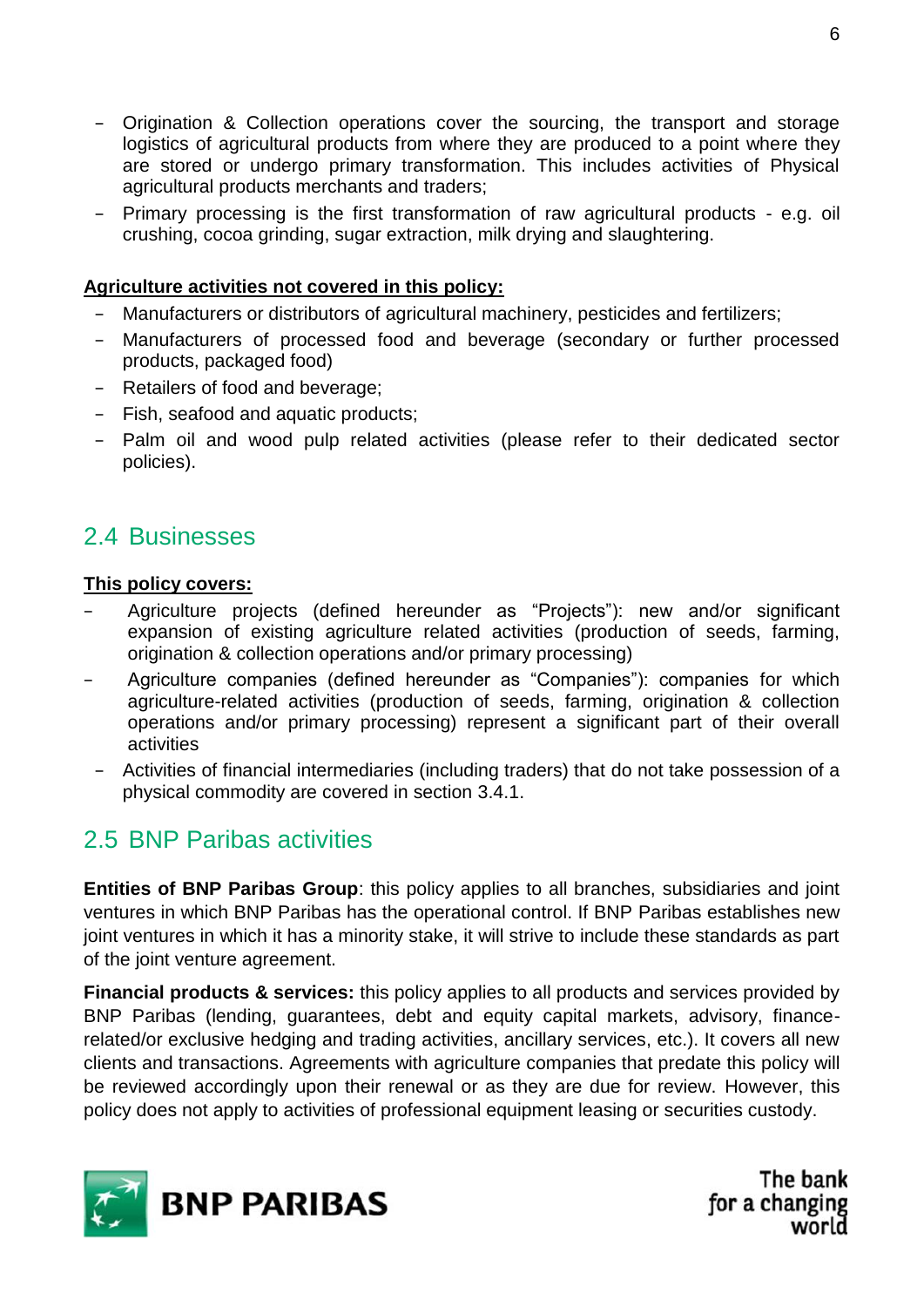## <span id="page-6-0"></span>3 Rules and standards

BNP Paribas expects agriculture companies to comply with local laws and with licensing agreements as well as with international conventions ratified by the countries in which they are registered and/or operate.

As part of its internal compliance process, BNP Paribas implements strengthened control measures on clients and transactions to identify, *inter alia*, governance risks (including corruption).

In addition to the compliance with these regulations and standards, this policy sets specific criteria to be met by agriculture projects and companies.

The policy applies to agriculture projects and companies as defined in section 2. Depending on their size, agriculture projects / companies will be assessed with a different number of criteria. Larger projects / companies will be assessed on all the criteria listed in the policy while small projects / companies will be exempted from some specific criteria, marked with an asterisk in the text.

Criteria are split into mandatory requirements and evaluation criteria.

**Mandatory requirements** are to be understood as *sine qua non*: those have to be met without exception before BNP Paribas considers providing financial products and services to agriculture projects or companies.

In addition to these mandatory requirements, **evaluation criteria** have been identified to develop the analysis performed by BNP Paribas on agriculture Projects and Companies. BNP Paribas also reserves its right to request additional information or decline its involvement even if the mandatory requirements are met.

BNP Paribas has adopted the Equator Principles (EPs), a financial industry benchmark for determining, assessing and managing environmental and social risks in projects. In addition to mandatory requirements and evaluation criteria set by this Policy, BNP Paribas will thus also apply the EPs to lending and advisory mandates related to agriculture projects, in line with the EPs application scope detailed in the official text.

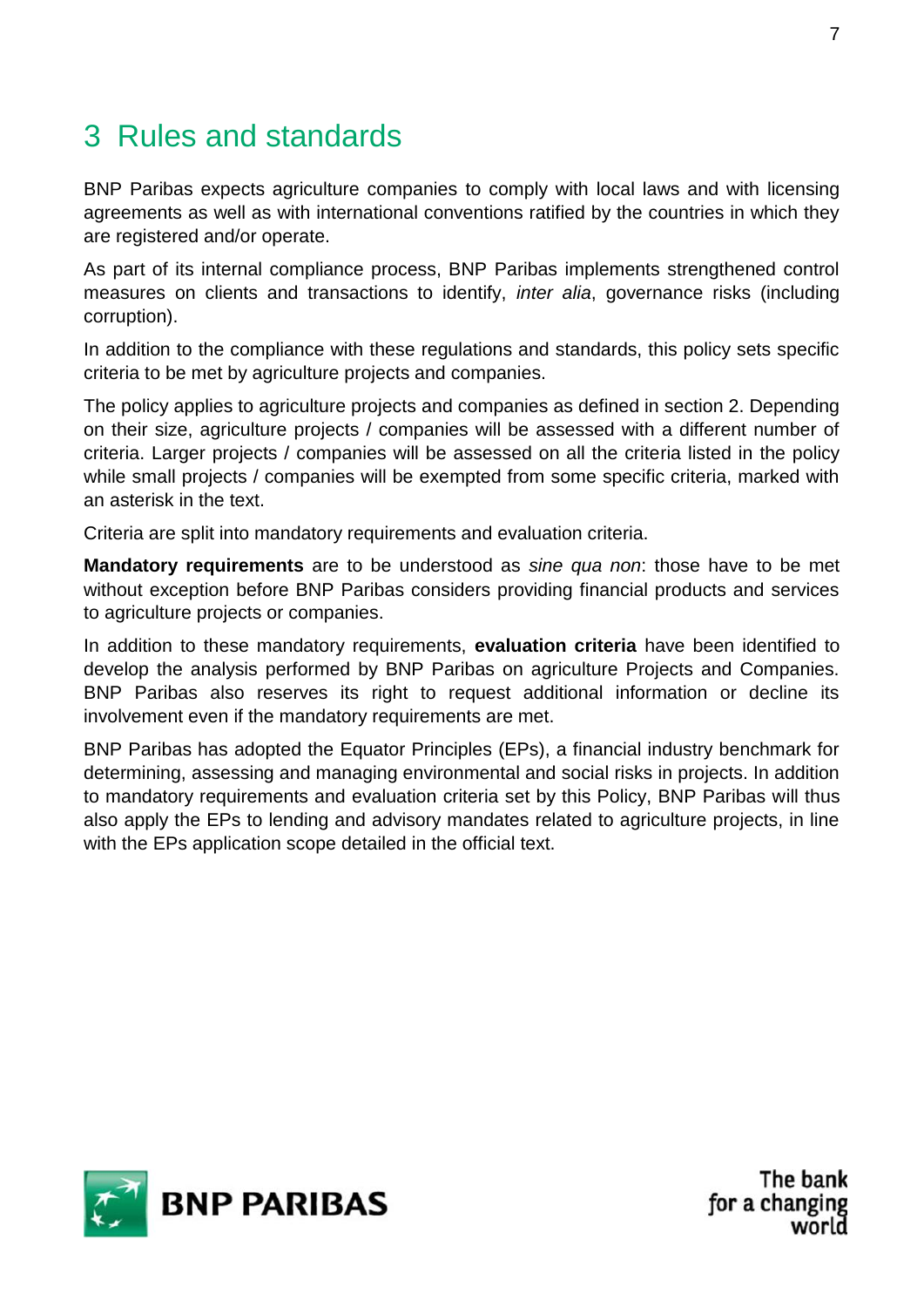## <span id="page-7-0"></span>3.1 Agriculture Projects

### 3.1.1 Mandatory requirements

BNP Paribas will only provide financial products or services to Agriculture projects that:

#### 3.1.1.1 Requirements for all agriculture projects

#### **General Environmental Management\*<sup>3</sup>**

− Have a water management plan.

#### **Ecosystems and Biodiversity**

- − Are not located on:
	- UNESCO World Heritage Sites
	- Wetlands on the Ramsar list
	- Alliance for Zero Extinction sites
	- IUCN Category I-IV areas
	- Peat lands
- Do not involve the trade of any plant or animal species or products governed by the Convention on International Trade in Endangered Species of Wild Fauna or Flora (CITES) not authorized by a CITES permit.

#### **Working Conditions & Human rights**

- − Do not use child or forced labor<sup>4</sup>;
- Have a grievance mechanism in place through which workers concerns can be raised and addressed;
- Respect the right of workers to organize in a trade union or ensure workers' interest and voice are heard within the company<sup>5</sup>;
- − Do not discriminate against employees and applicant for employment<sup>6</sup>.

Moreover:

− Have a Human Resources policy or a Code of Conduct.

#### **Health & Safety\***

− Have a health and safety management plan.

1

<sup>&</sup>lt;sup>5</sup> ILO Convention C087 Freedom of Association and Protection of the Right to Organize (1948) and C098 Right to Organize and Collective Bargaining (1949) 6 ILO Convention C100 Equal Remuneration (1951) and C111 Discrimination (Employment and Occupation) (1958)



 $3$  (\*) for large projects only

<sup>4</sup> International Labor Organization (ILO) Conventions C138 Minimum Age (1973), C182 Worst Forms of Child Labor (1999), and C29 Forced Labor (1930)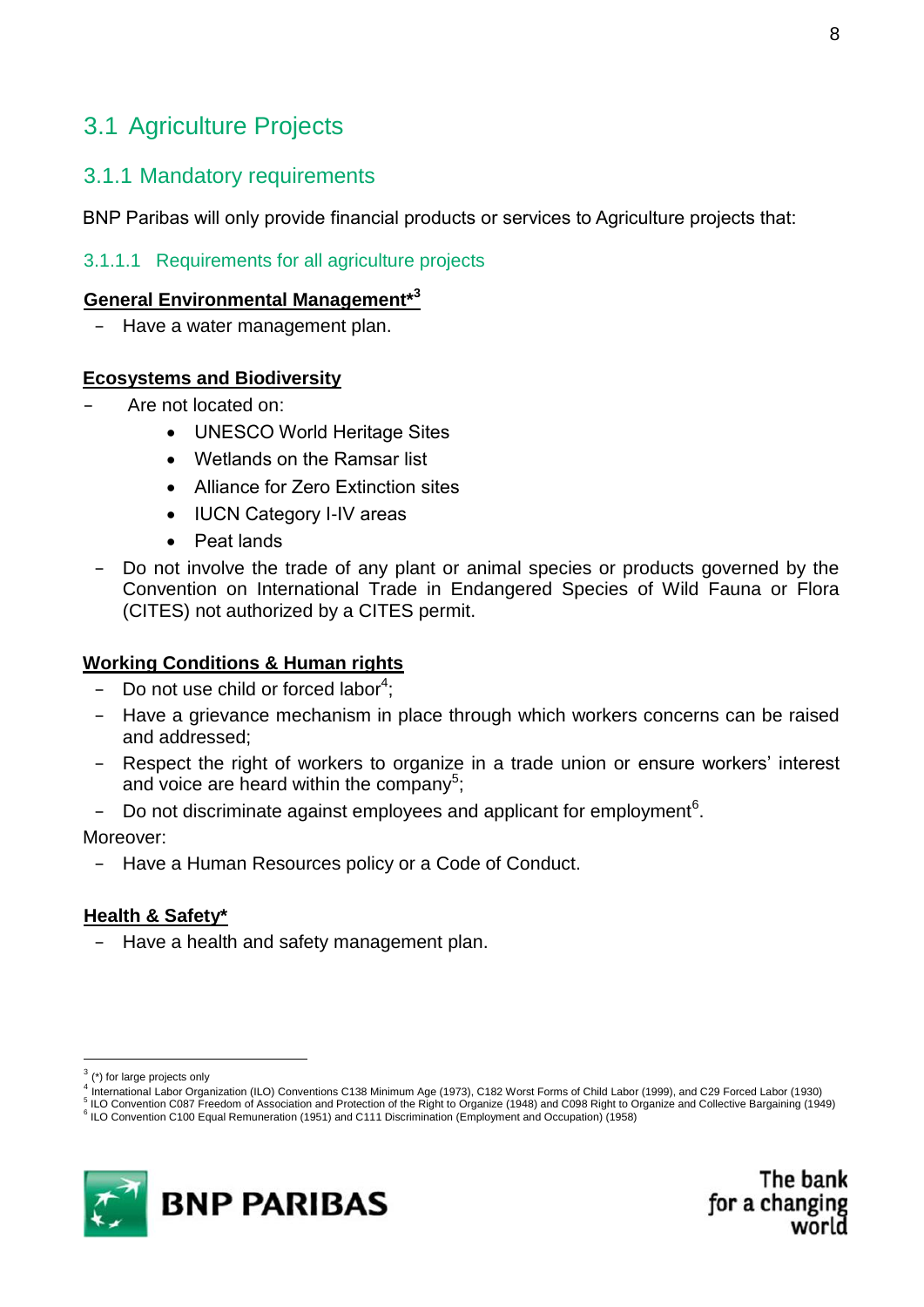#### **Land tenure and local communities rights\***

- Have a policy in place to obtain the Free, Prior and Informed Consent (FPIC) of the local communities and have a grievance mechanism in place through which local communities' concerns can be raised and addressed;
- − Do not engage in Land grabbing practices.

#### **Food Safety and traceability**

− Have a policy on food safety and traceability covering their suppliers and their own operations.

#### *Additional requirements for Farming projects*

In addition to the requirements applying to all agriculture projects, BNP Paribas will only provide financial products or services to farming projects that:

#### **Ecosystems and Biodiversity**

- − Conduct a High Conservation Value HCV assessment or equivalent before developing a project, especially on Key Biodiversity Areas;
- − For projects located in High Conservation Value Forest (HCVF): do not adversely impact HCVF areas, in a manner that would result in the irremediable loss of one or more of the six High Conservation Values;
- For projects located in High Conservation Value (HCV) areas: do not adversely impact HCV areas, in a manner that would result in the irremediable loss of one or more of the six High Conservation Values.\*

#### **Agrochemicals**

- − Do not use the following products, except in exceptional cases:
	- Substances that have been banned under the Stockholm Convention on Persistent Organic Pollutants (POP);
	- Substances listed in Annex III of the Rotterdam Convention;
	- Pesticides categorized as WHO Class 1A or 1B
- − Have a policy to minimize the use of pesticides and fertilizers (incl. Paraquat).

#### *Additional requirements for Projects related to livestock or poultry*

In addition to the requirements applying to all agriculture projects, BNP Paribas will only provide financial products or services to livestock or poultry projects that:

#### **Animal welfare**

− Comply with or plan to achieve compliance with the IFC's Good Practice Note on Improving Animal Welfare in Livestock Operations.

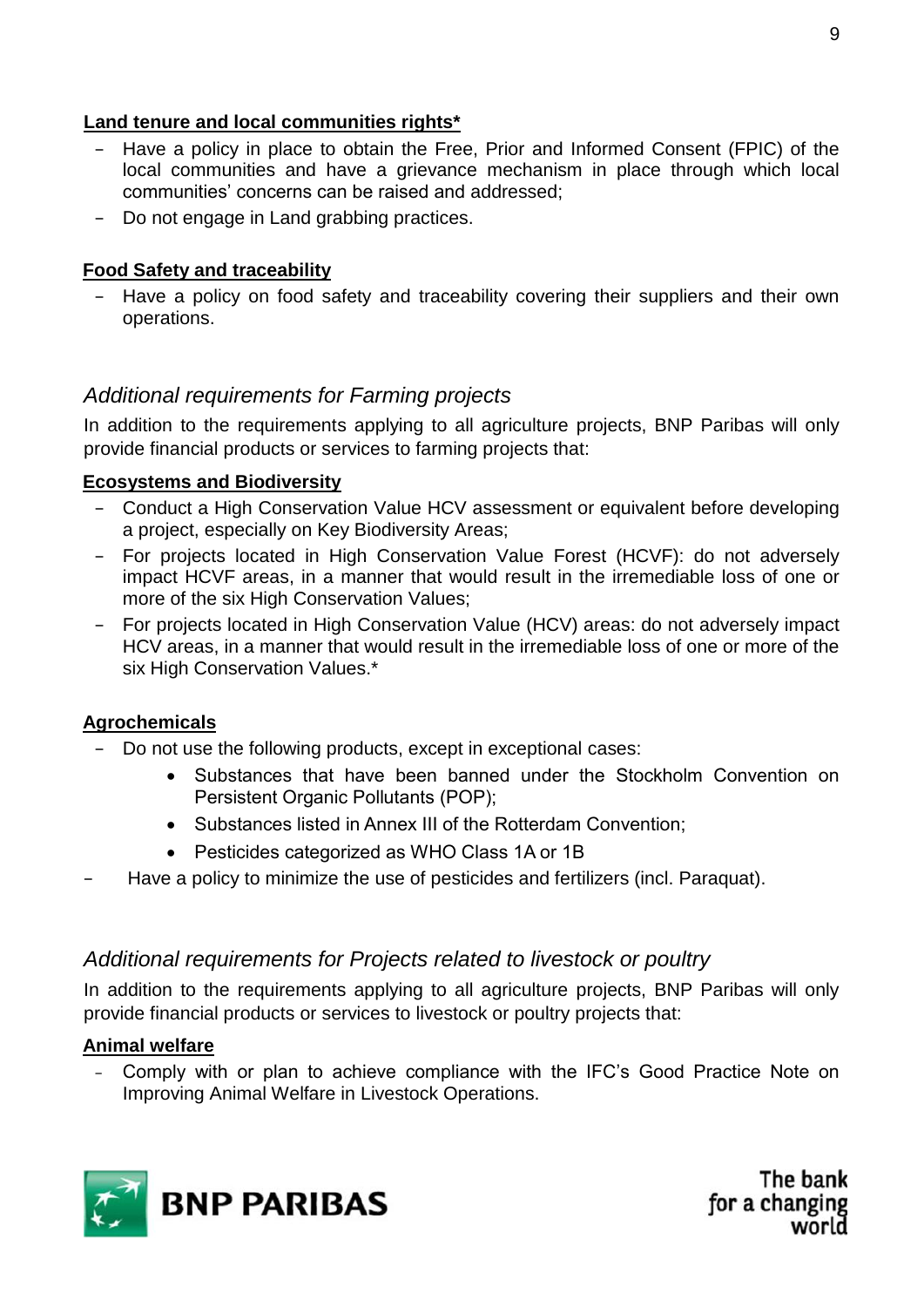## 3.1.2 Evaluation criteria

BNP Paribas will also carry out an analysis of the proposed agriculture project. The following evaluation criteria will be considered as key areas of due diligence. BNP Paribas will therefore determine whether Agriculture projects:

#### 3.1.2.1 Criteria for all agriculture projects

#### **General Environmental Management**

- − Have obtained or plan to obtain ISO 14001 or equivalent certification, within a 5 years period;
- − Put in place measures to monitor and reduce Greenhouse Gas (GHG) emissions including  $CO<sub>2</sub>$  (carbon dioxide) and  $CH<sub>4</sub>$  (methane), energy consumption, waste generation and disposal and to ensure soil integrity.\*

#### **Working conditions and human rights\***

− Provide workers training program on environmental risks and social issues.

#### **Health and safety**

- − Have obtained or plan to obtain OHSAS 18001 or equivalent certification, within a fiveyear period;
- Have a health & safety management plan which includes measures to avoid and reduce hazards.

#### **Global food security\***

− Minimize food wastage during harvesting, storage and transport.

#### **Food safety and traceability**

− Have obtained or plan to obtain ISO 22000 certification (which is based on HACCP Principles), or equivalent food safety management certification, within a 5 years period

#### *Additional criteria for Farming projects*

In addition to the criteria applying to all agriculture projects, BNP Paribas will determine whether the farming projects:

#### **General Environmental Management**

- Take measures to minimize water use (e.g. for irrigation) and monitor impacts on water availability for other users, particularly in water stressed areas;
- − Put in place measures to avoid soil salinization;
- Manage their effluents to minimize water pollution.

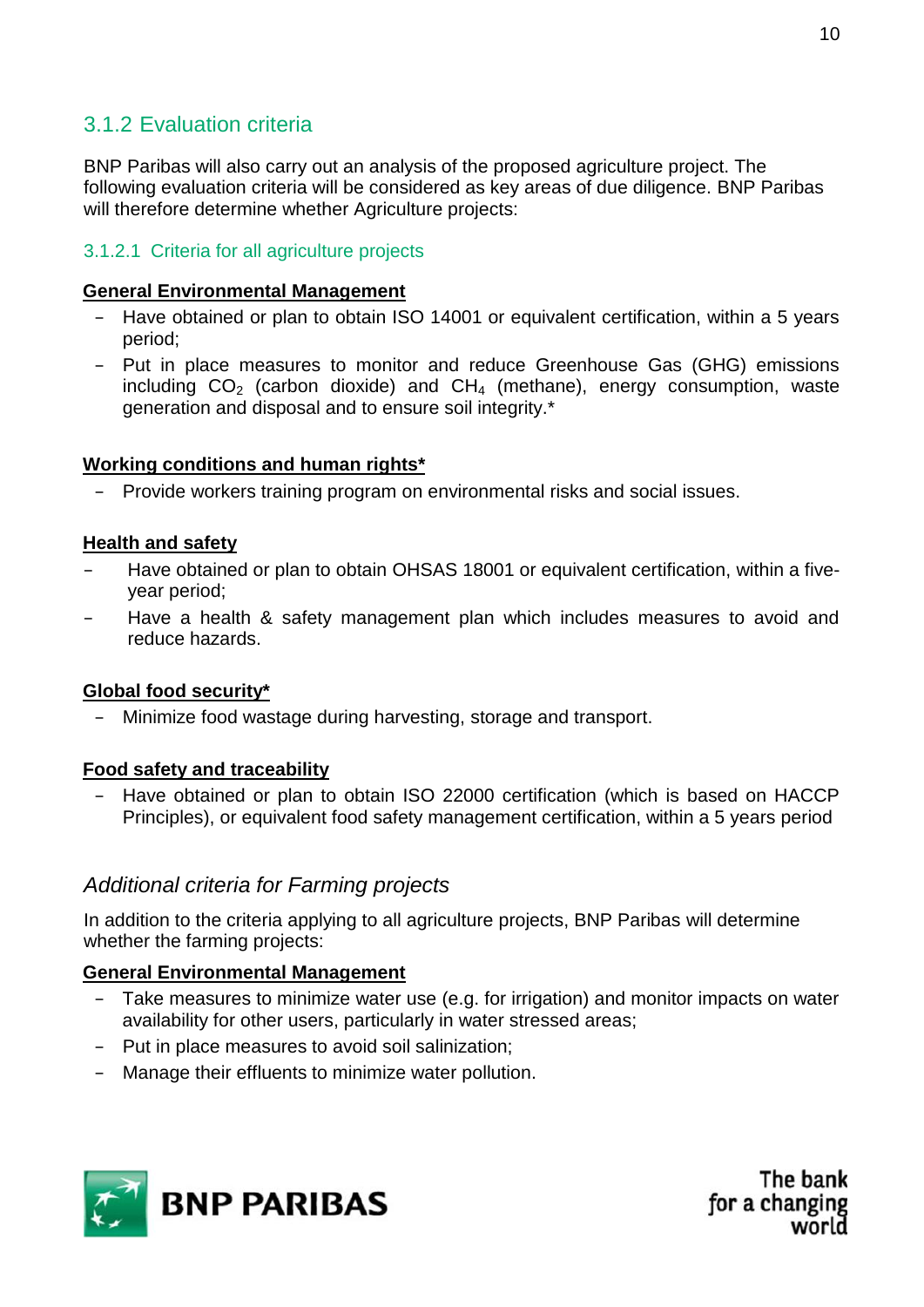#### **Ecosystems and biodiversity**

- − Implement Polyculture systems to protect biodiversity;
- − Integrate High Carbon Stock (HCS) analysis when developing new farming projects, and work with the relevant experts in that field.\*

#### **Soil Integrity\***

Put in place measures to maintain soil integrity and fertility.

#### **Agrochemicals**

- − Implement an Integrated Pest Management Plan;
- − Do not use or plan to eliminate pesticides included in the SIN List from their operations.

#### **Global food security\***

− Avoid and minimize the potential adverse impacts on local subsistence agriculture when developing a new farming project (by the introduction of new crops or the replacement of existing local crops, for biofuel production or any other type of nonsubsistence farming activity).

### *Additional criteria for Projects related to livestock and poultry*

In addition to the criteria applying to all agriculture projects, BNP Paribas will determine whether the livestock and poultry projects:

#### **Animal welfare**

− Implement the "Business Benchmark on Farm Animal Welfare" recommended policies and management systems<sup>7</sup>.

<sup>1</sup>  $7$  detailed description can be found at www.bbfaw.com

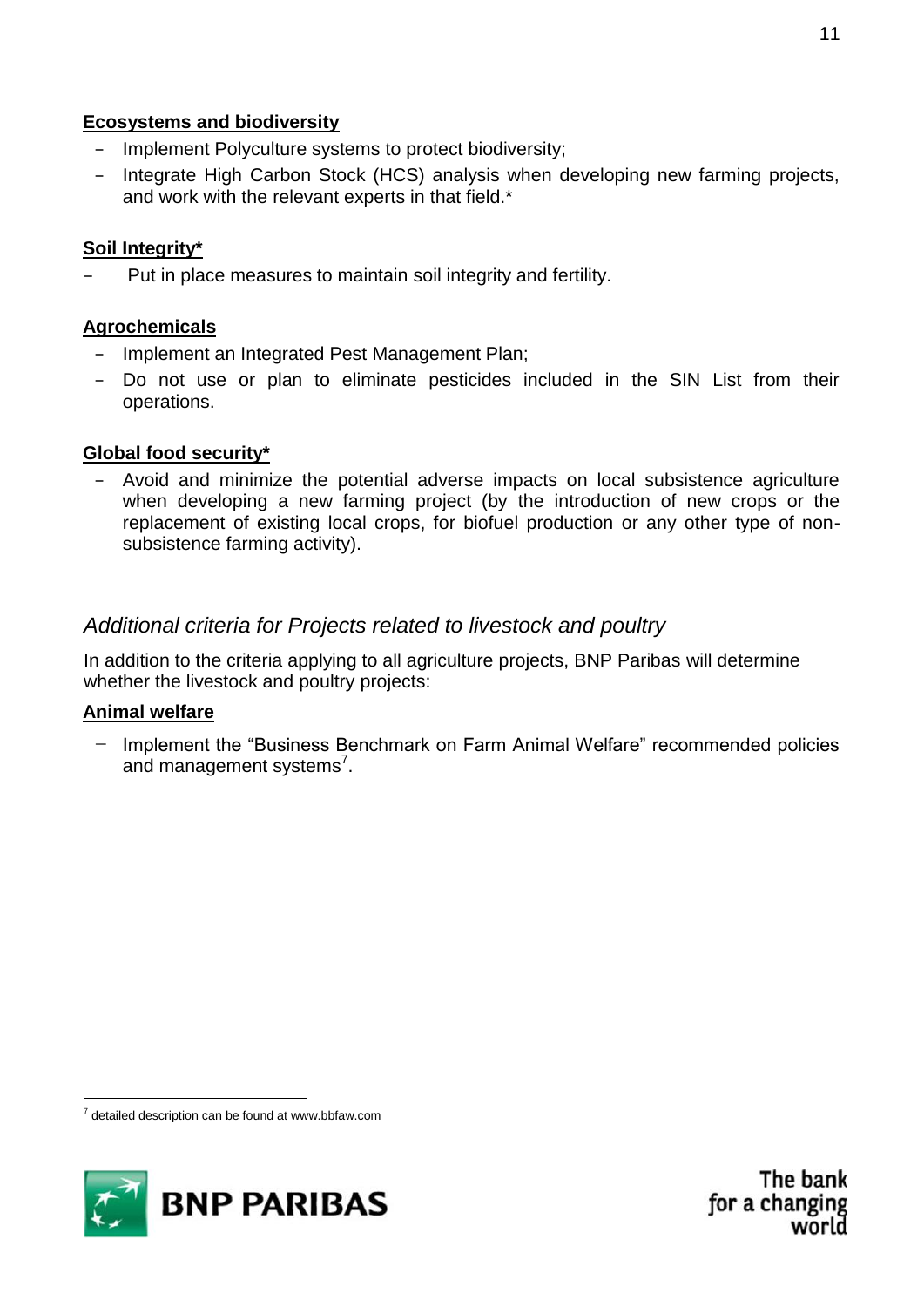## <span id="page-11-0"></span>3.2 Agriculture companies

### 3.2.1 Mandatory requirements

BNP Paribas will only provide financial products or services to agriculture companies which:

#### 3.2.1.1 All agriculture companies

#### **General environmental management\*<sup>8</sup>**

− Have a water Management Plan and disclose water consumption.

#### **Ecosystem and biodiversity**

Are not involved in the trade of any plant or animal species or products governed by the Convention on International Trade in Endangered Species of Wild Fauna or Flora (CITES) not authorized by a CITES permit.

#### **Working conditions and human rights**

- − Do not use child or forced labor<sup>9</sup>;
- − Have a grievance mechanism in place through which workers' concerns can be raised and addressed;
- − Respect the right of workers to organize in a trade union or ensure workers' interest and voice can be heard within the company;<sup>10</sup>
- Do not discriminate against employees and applicant for employment.<sup>11</sup>

Moreover:

− Have a Human Resources policy or a Code of Conduct.

#### **Health & Safety**

Have a policy in place to protect worker's health and safety conditions and disclose health and safety track record.

#### **Land tenure and local communities rights\***

- Have a policy in place to obtain the Free, Prior and Informed Consent (FPIC) of the local communities impacted by new agriculture projects and have a grievance mechanism in place through which local communities' concerns can be raised and addressed;
- Do not engage in Land grabbing practices.

1

<sup>&</sup>lt;sup>11</sup> ILO Conventions C100 Equal Remuneration (1951) and C111 Discrimination (employment and occupation) (1958)



<sup>8</sup> (\*) for large companies only

<sup>9</sup> ILO conventions C138 Minimum Age (1973); C182 Worst Forms of Child Labor (1999); C29 Forced Labor (1930)

<sup>10</sup> ILO convention C087 Freedom of Association and Protection of the Right to Organize Convention (1948) and C098 Right to Organize and Collective Bargaining(1949)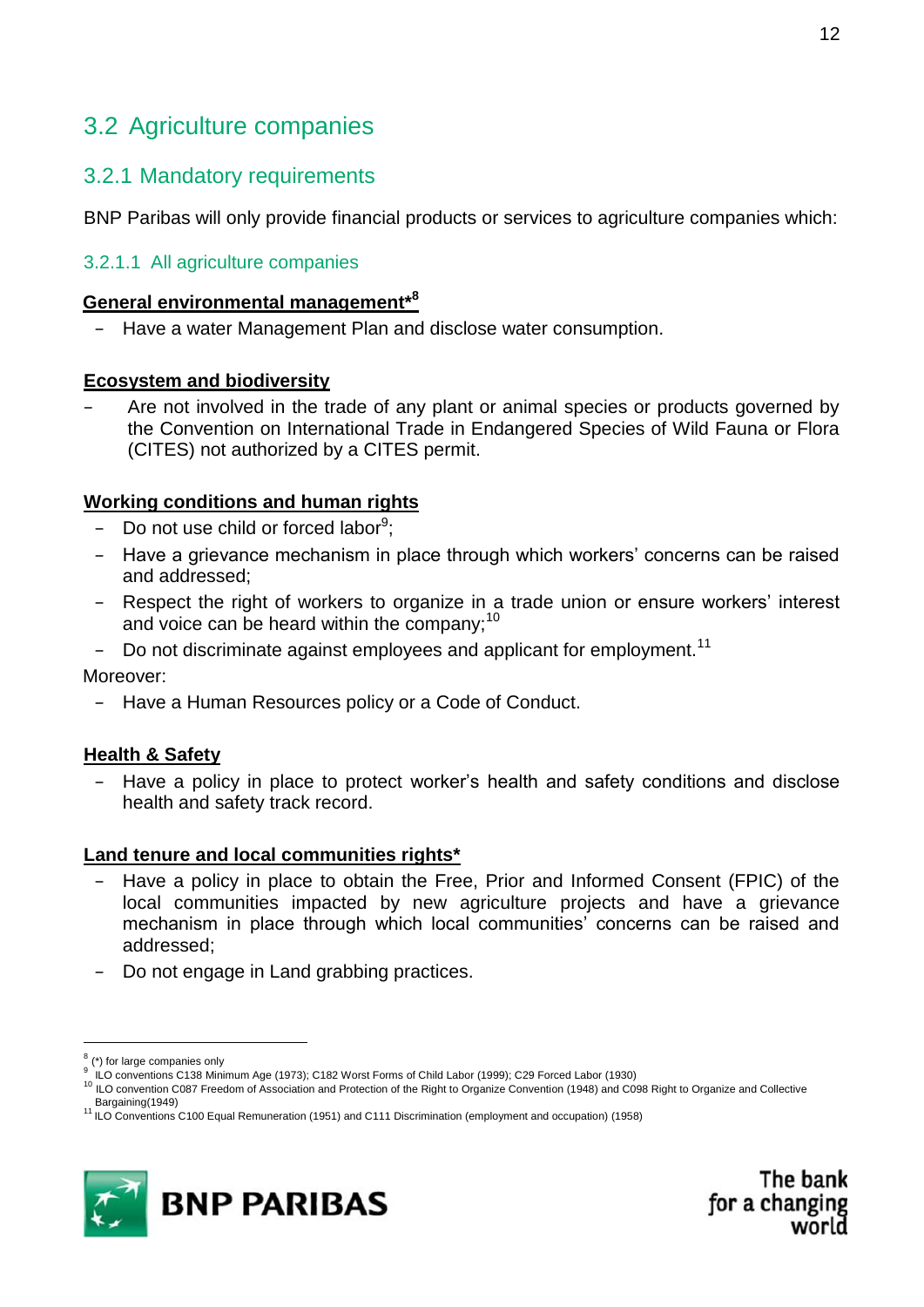#### **Food Safety and traceability**

Have a policy on food safety and traceability covering their sourcing and own operations.

### *Additional requirements for Farming activities*

In addition to the requirement applying to all agriculture companies, BNP Paribas will only provide financial products or services to companies that:

#### **Ecosystem and biodiversity**

- Do not develop new farming projects in the following protected areas:
	- UNESCO World Heritage Sites
	- Wetlands on the Ramsar list
	- Alliance for Zero Extinction sites
	- IUCN Category I-IV areas
	- Peat lands
- − Conduct a High Conservation Value (HCV) assessment or equivalent prior to developing new farming projects, especially on Key Biodiversity Areas, and commit to not adversely impact HCV areas in a manner that would result in the irremediable loss of one or more of the six High Conservation Values.\*

#### **Agrochemicals**

- Do not use the following products, except in exceptional cases:
	- Substances that have been banned under the Stockholm Convention on Persistent Organic Pollutants (POP);
	- Substances listed in Annex III of the Rotterdam Convention;
	- Pesticides categorized as WHO Class 1A or 1B
- − Have a policy to minimize the use of pesticides and fertilizers (incl. Paraquat).

#### 3.2.1.2 Physical agricultural products merchants and traders

BNP Paribas will only provide financial products or services to physical agricultural products merchants and traders which:

#### **Food Safety and traceability**

− Have a policy on food safety and traceability covering their sourcing and their own operations

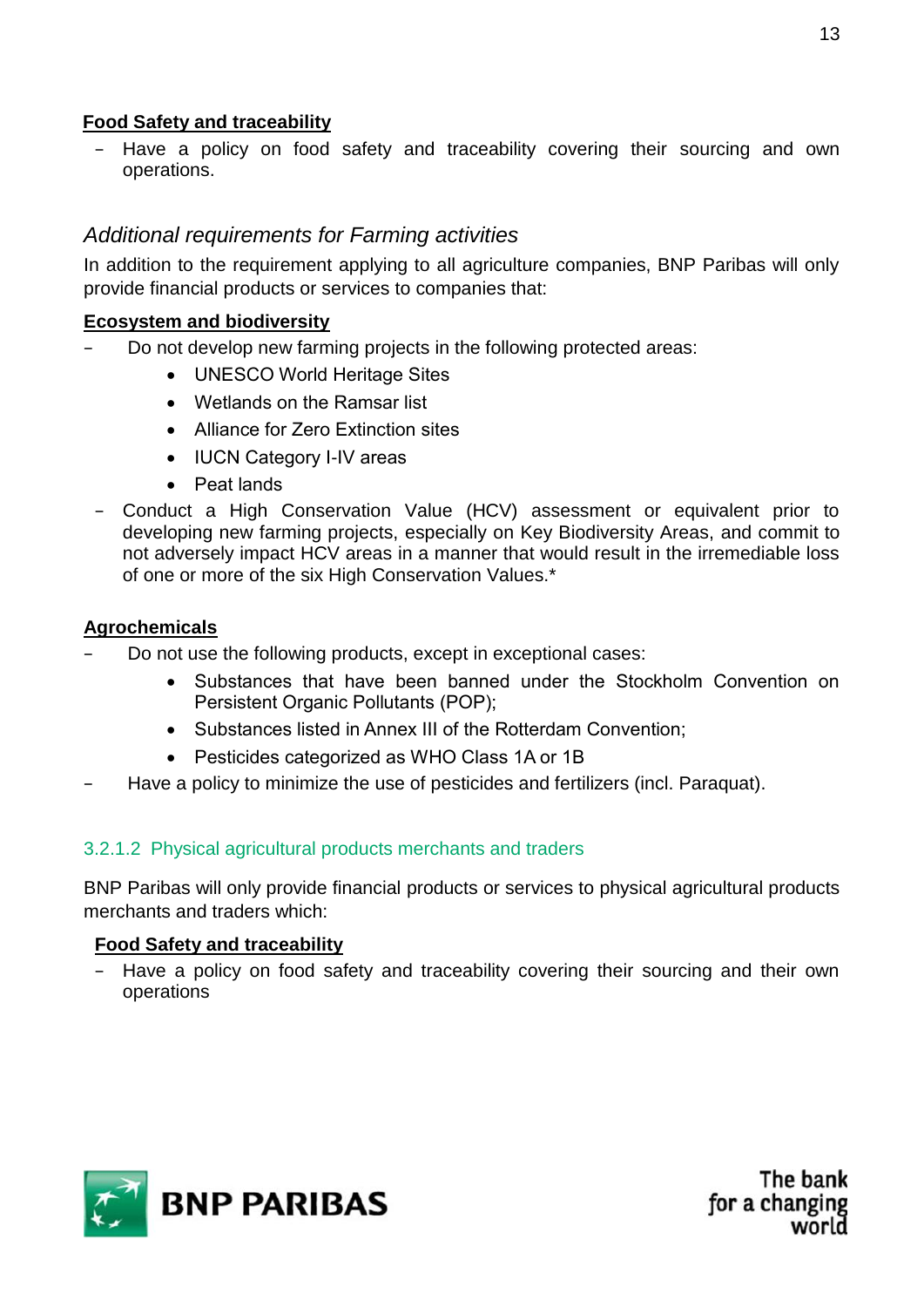## 3.2.2 Evaluation criteria

BNP Paribas will also carry out an analysis of the considered Agriculture companies. The following evaluation criteria will be considered as key areas of due diligence. BNP Paribas will therefore assess whether companies:

#### 3.2.2.1 Criteria for all agriculture companies

#### **General environmental management**

- − Have obtained or plan to obtain ISO 14001 certification, or equivalent certification, within a five year period;
- − Put in place measures to monitor and reduce GHG emissions including CO<sub>2</sub> (carbon dioxide) and CH<sup>4</sup> (methane), energy consumption, waste generation and disposal, and to ensure soil integrity;\*
- − Publish externally audited annual environmental and social reports;\*
- − Have been regularly and repeatedly criticized for their environmental, social and governance performance on material issues, and whether actions have been taken to address them;
- − Engage in sustainable initiatives as listed in section 3.3.\*

#### **Working conditions and human rights**

- Have a policy in place covering maximum working hours;
- − Provide workers training program on environmental risks and social issues.\*

#### **Health and Safety**

- Have obtained or plan to obtain OHSAS 18001 certification or equivalent certification, within a five year period;
- − Have a health and safety policy which includes measures to avoid and reduce hazards, in particular through the training of workers.

#### **Global food security\***

- Engage and cooperate with small-scale producers:
	- Provide training on improved growing techniques and on health and safety issues including agrochemicals use;
	- Agree on fair market practices, e.g. fair and transparent terms of trade, quality requirements, pricing structure and access to dispute resolution mechanisms.
- Minimize food wastage during harvesting, storages and transport.

#### **Food Safety and traceability**

− Have or plan to obtain ISO 22 000 certification (which is based on HACCP Principles), or equivalent food safety management certification, within a five-year period.

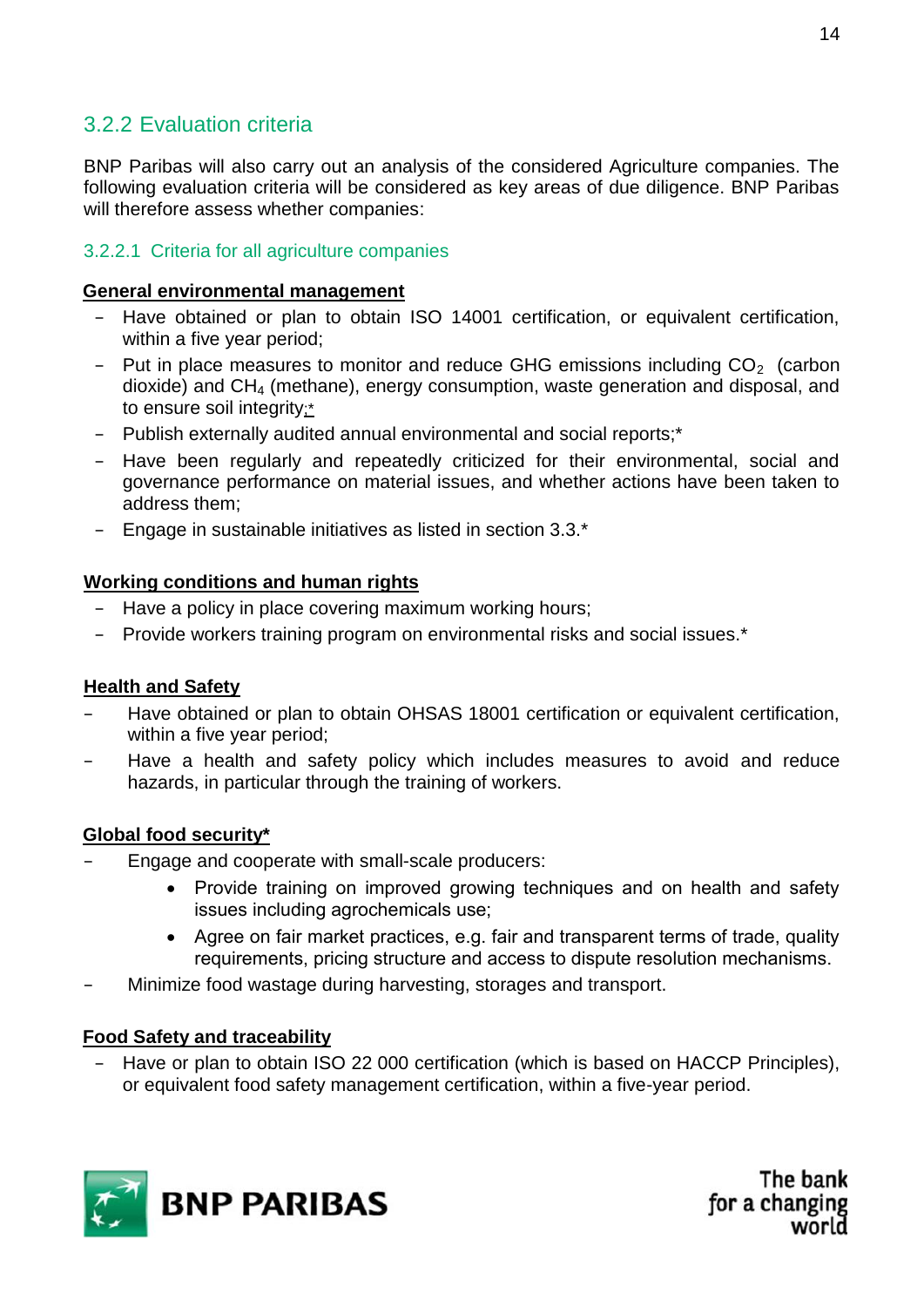#### *Additional criteria for Farming activities*

In addition to the criteria applying to all agriculture companies, BNP Paribas will determine whether the farming companies:

#### **Ecosystem and biodiversity\***

Integrate High Carbon Stock (HCS) analysis when developing new farming projects, and work with the relevant experts in that field.

#### **Agrochemicals**

- Implement an Integrated Pest Management plan for their farming operations;
- − Do not use or plan to eliminate the use of pesticides included in the SIN List for their operations.

#### **Global food security\***

− Avoid and minimize the potential adverse impacts on local subsistence agriculture when developing a new farming project (by the introduction of new crops or the replacement of existing local crops, for biofuel production or any other type of nonsubsistence farming activity).

### *Additional criteria for Livestock and poultry activities*

In addition to the criteria applying to all agriculture companies, BNP Paribas will determine whether companies, for their livestock and poultry activities:

#### **Animal Welfare**

1

- − Operate in line with the IFC's Good Practice Note on Improving Animal Welfare in Livestock Operations, in particular adopt good management practices on animal husbandry, housing systems, genetics and breed selection;
- − Implement the "Business Benchmark on Farm Animal Welfare" recommended policies and management systems<sup>12</sup>.

#### 3.2.2.2 Criteria for seeds/grains producing companies

#### **Food safety and security**

- − Can demonstrate the quality and safety of their seeds/grains;
- − Provide transparent and comprehensive information on the seeds/grains usage and on the consequences of their use, especially for products in which gene technology is incorporated (GMOs).

<sup>&</sup>lt;sup>12</sup> detailed description can be found at www.bbfaw.com

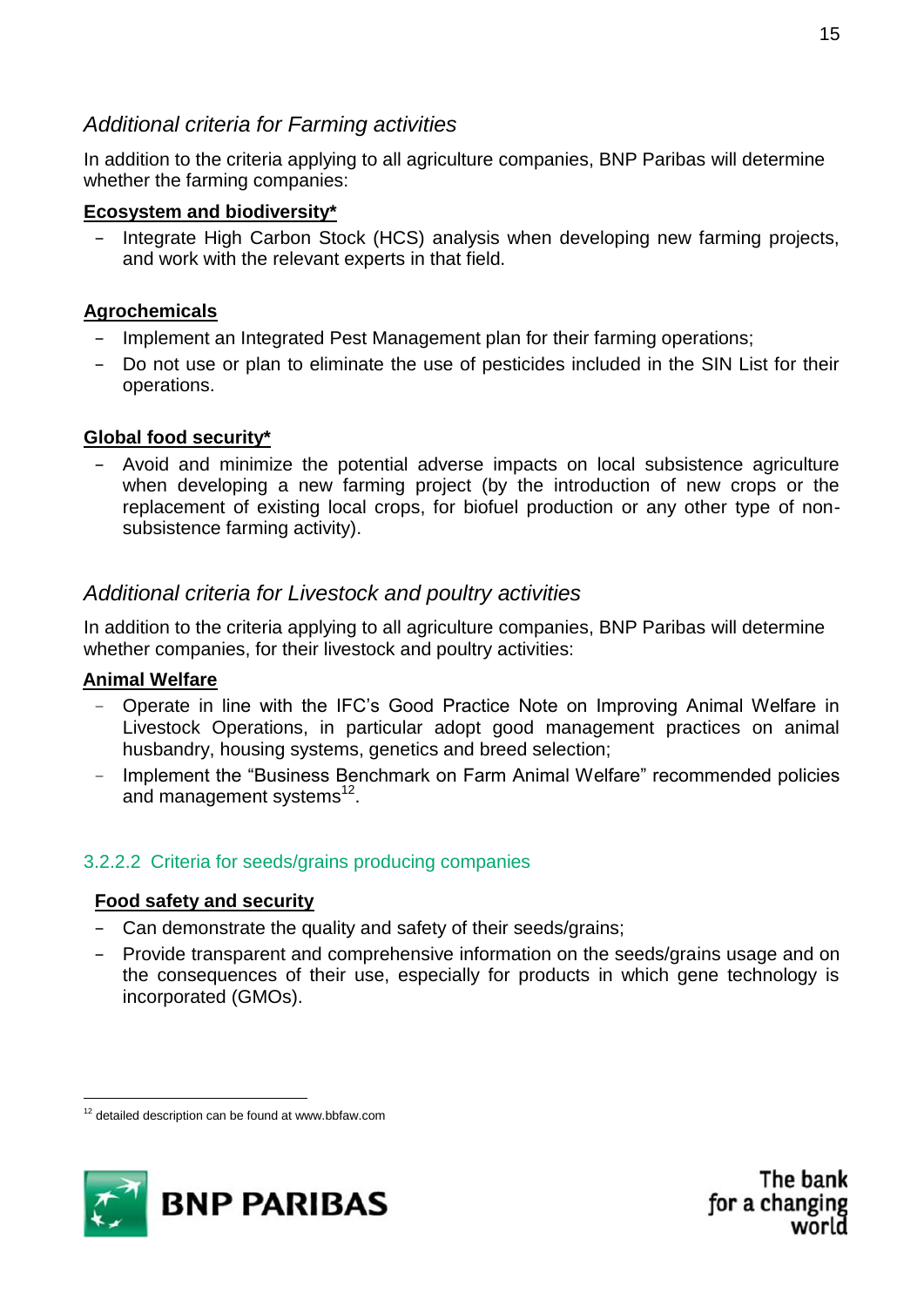#### 3.2.2.3 Criteria for physical agricultural products merchants and traders

#### **Supply Chain Governance and Traceability**

− Set up policies to source or trade agricultural products from companies that do not contradict the mandatory requirements listed in section 3.2.1 of this policy.



The bank for a changing world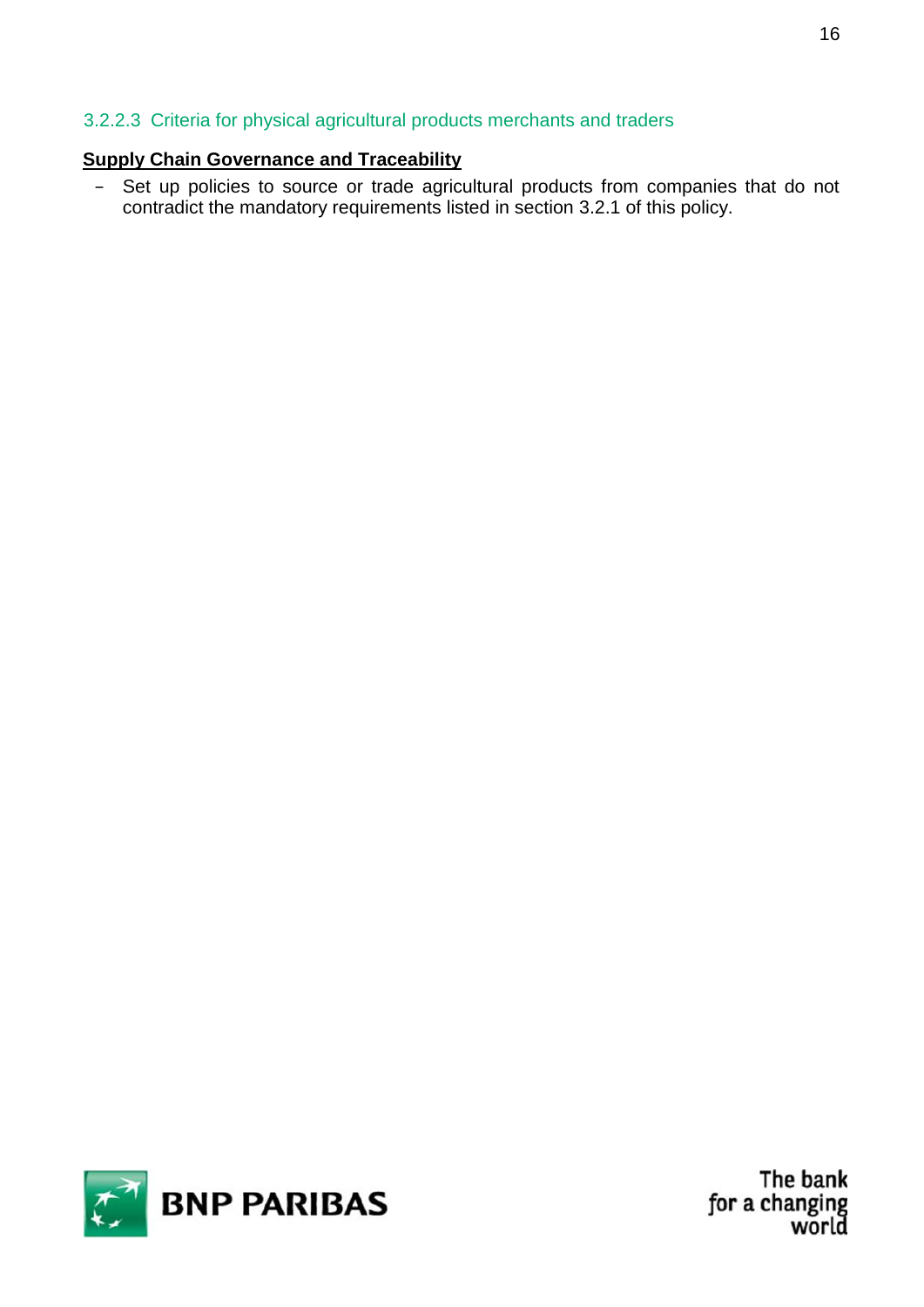## <span id="page-16-0"></span>3.3 Good industry practices

BNP Paribas also encourages agriculture companies to follow internationally recognized best practices on the key environmental, social and societal stakes of the agriculture sector. The Group encourages companies, depending on their activities:

- − To adhere to the FAO Voluntary Guidelines on the responsible Governance of tenure.
- To follow the FAO-OECD Guidance for Responsible Agricultural Supply Chains.
- To comply with World Bank Group Environmental, Health and Safety Guidelines both general and specific to the Agribusiness and Food production sectors.
- To become an active member of Global G.A.P and comply with SAN Standards.
- To implement the IFC Good Practice Note on Improving Animal Welfare in Livestock Operations.
- − To follow the CEO Water Mandate Corporate Water Disclosure Guidelines<sup>13</sup>.
- To comply with the CGF Responsible Soy Sourcing Guidelines.
- − Agricultural commodities producers are encouraged to have their crop fields or plantations certified against the RTRS, BCI, Bonsucro or UTZ (as defined in section 8) principles and standards by 2020. In particular, cattle farmers are encouraged to have their production systems certified against the SCPS Standards (SAN) by 2020.
- − Agricultural commodities primary processors and traders are encouraged to set up policies requiring that their suppliers become certified against the RTRS, BCI, Bonsucro, UTZ or SCPS principles and standards, by 2020.
- Forest managers and processors of timber products are encouraged to have their forest concessions certified against the Forest Stewardship Council (FSC) or the Program for the Endorsement of Forest Certification (PEFC) standard by 2020.

Moreover, BNP Paribas is signatory of the Banking Environment Initiative (BEI) & Consumer Goods Forum (CGF)'s 'Soft Commodities' Compact, a unique, client-led initiative that aims to mobilize the banking industry as a whole to help transform soft commodity supply chains, thereby helping clients to achieve Zero net deforestation by 2020.

1



<sup>13</sup> http://ceowatermandate.org/files/Disclosure2014.pdf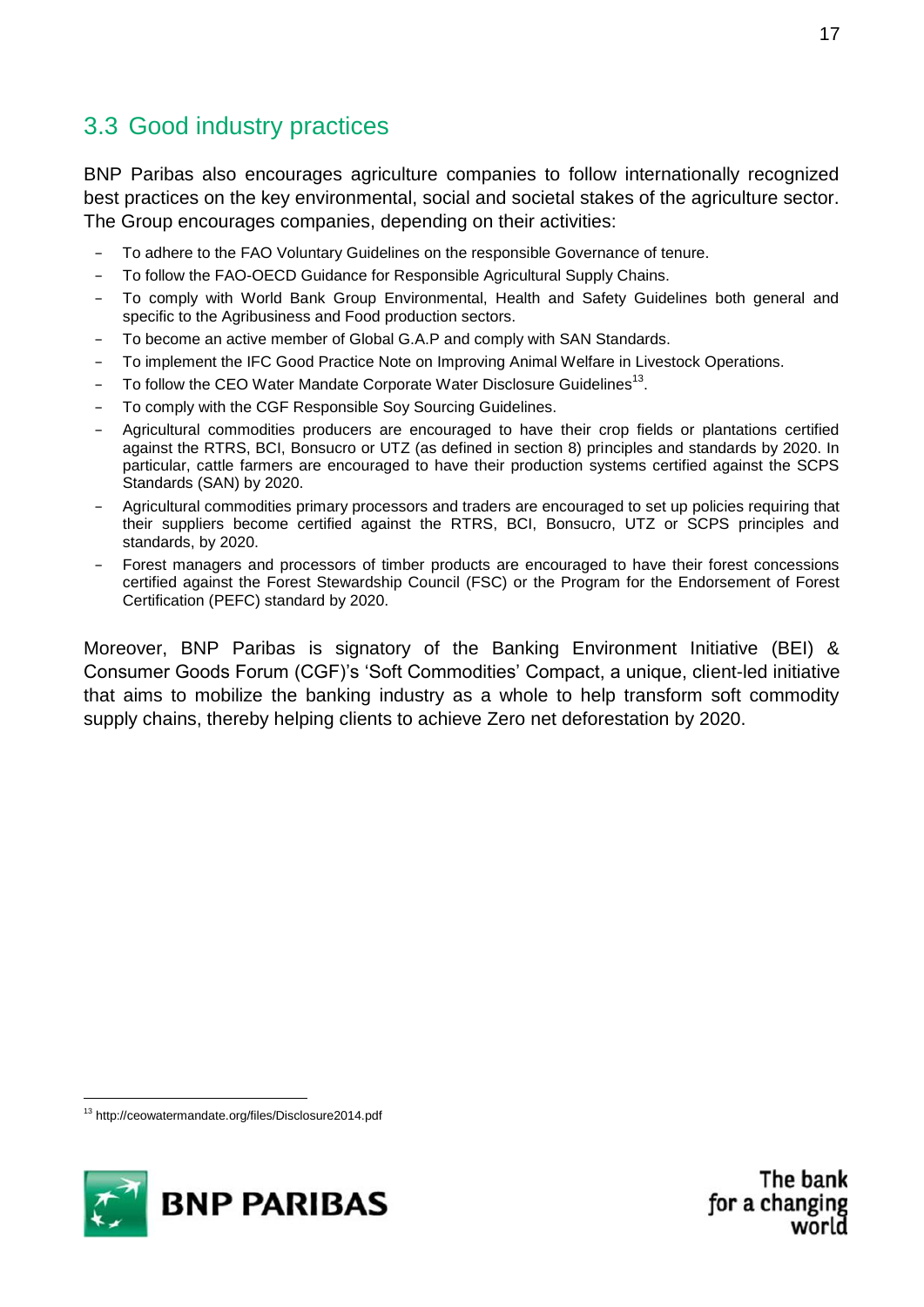## <span id="page-17-0"></span>3.4 Specific position on Agriculture commodities

BNP Paribas supports economic development, placing priority to investments in companies and projects with demonstrated utility.

Certain investment products raise questions as to their impact on agricultural commodities prices and thus their impact on the world's most exposed populations.

To make a positive contribution to establishing a stable long-term relationship between physical and financial commodities markets, BNP Paribas has adopted measures to ensure that its financial instruments do not contribute to destabilization of the agricultural commodities market.

### 3.4.1 Corporate clients

The Group offers solutions for its corporate clients (agriculture products manufacturers, producers or merchants) to protect themselves against unforeseeable changes in the economic environment and the world markets, in particular hedging solutions against the risk of price volatility of physical commodities.

### 3.4.2 Individual and institutional investors

Given the fact that questions are raised about the impact of investment products containing agricultural commodity prices as underlying, BNP Paribas has made a commitment not to offer individual and institutional investors BNP Paribas internal funds containing exposure to agricultural commodities.

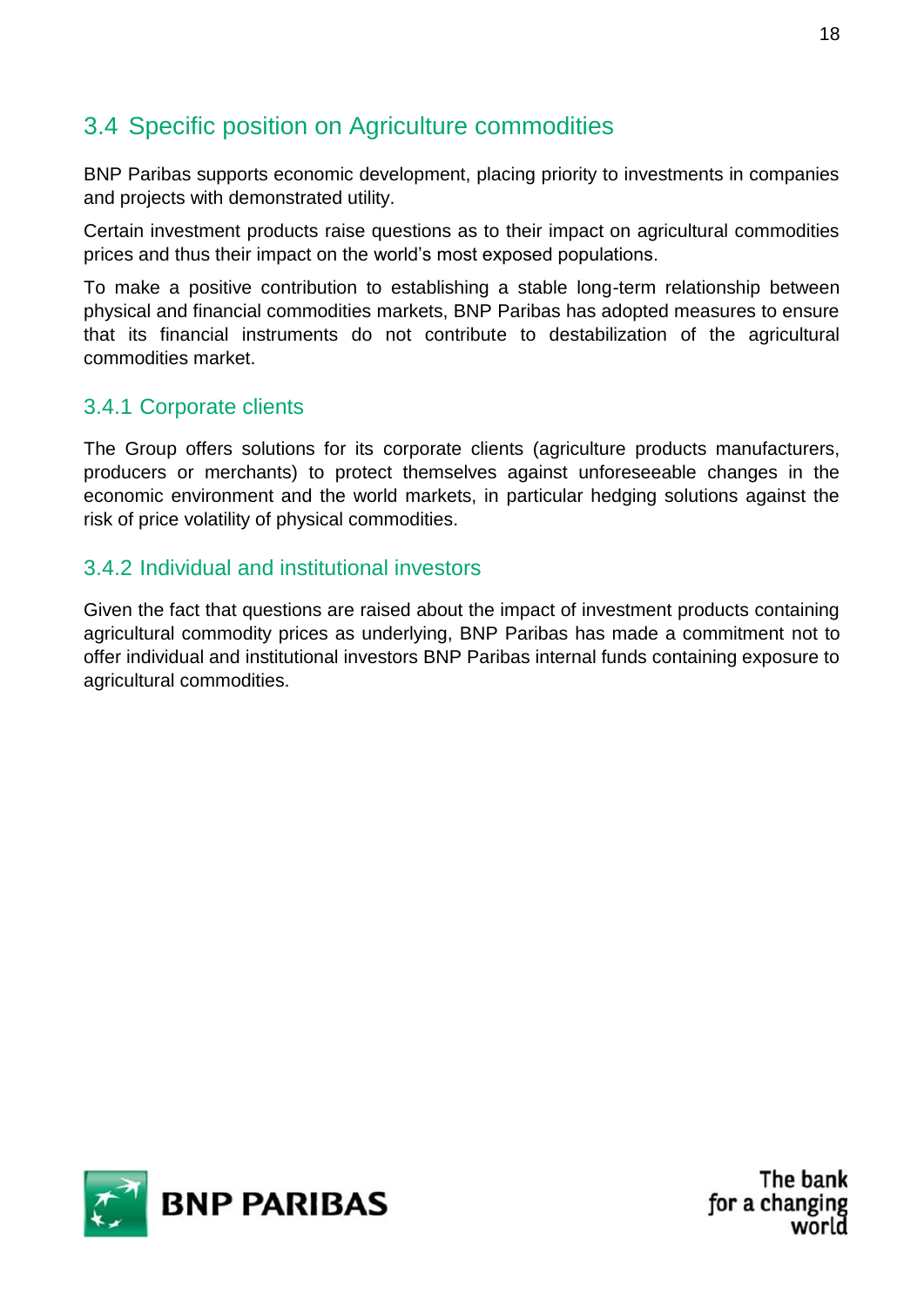## <span id="page-18-0"></span>4 Group-level implementation mechanisms

Result of the evaluation according to the present policy will provide elements for decision making by BNP Paribas. As and when necessary, an ad hoc senior management committee shall examine these results. If required, BNP Paribas may request complementary due diligence before concluding on the acceptability of the transaction.

When necessary, BNP Paribas will engage an external expert to undertake the analysis required by this policy.

Operational tools and awareness workshops are rolled out to ensure that Group's staff is able to implement this CSR sector policy.

## <span id="page-18-1"></span>4.1 Financial Products and Services

The information related to the above requirements will be obtained from the agriculture clients by BNP Paribas' client relationship managers.

BNP Paribas will review regularly the performance of agriculture companies against the policy. If BNP Paribas becomes aware that a client operates outside the requirements of the policy, a dialogue will be engaged with the client in order to find an acceptable solution to improve the situation in a timely manner. If this dialogue is unfruitful BNP Paribas may decide not to pursue any new business with such client and will place existing business under review or exclusion, taking into account existing contractual agreements.

### <span id="page-18-2"></span>4.2 Asset management

This policy applies to all BNP Paribas entities managing proprietary assets and third party assets.

External asset managers are actively monitored and strongly encouraged to implement similar standards.

<span id="page-18-3"></span>BNP Paribas Investment Partners joined the Principles for Responsible Investment (PRI)<sup>14</sup> Initiative in 2006. It acknowledges that, in its fiduciary role, environmental, social, and corporate governance (ESG) issues can affect the performance of investment portfolios. The Group encourages other investors to adopt the Principles.

1



<sup>14</sup> http://www.unpri.org/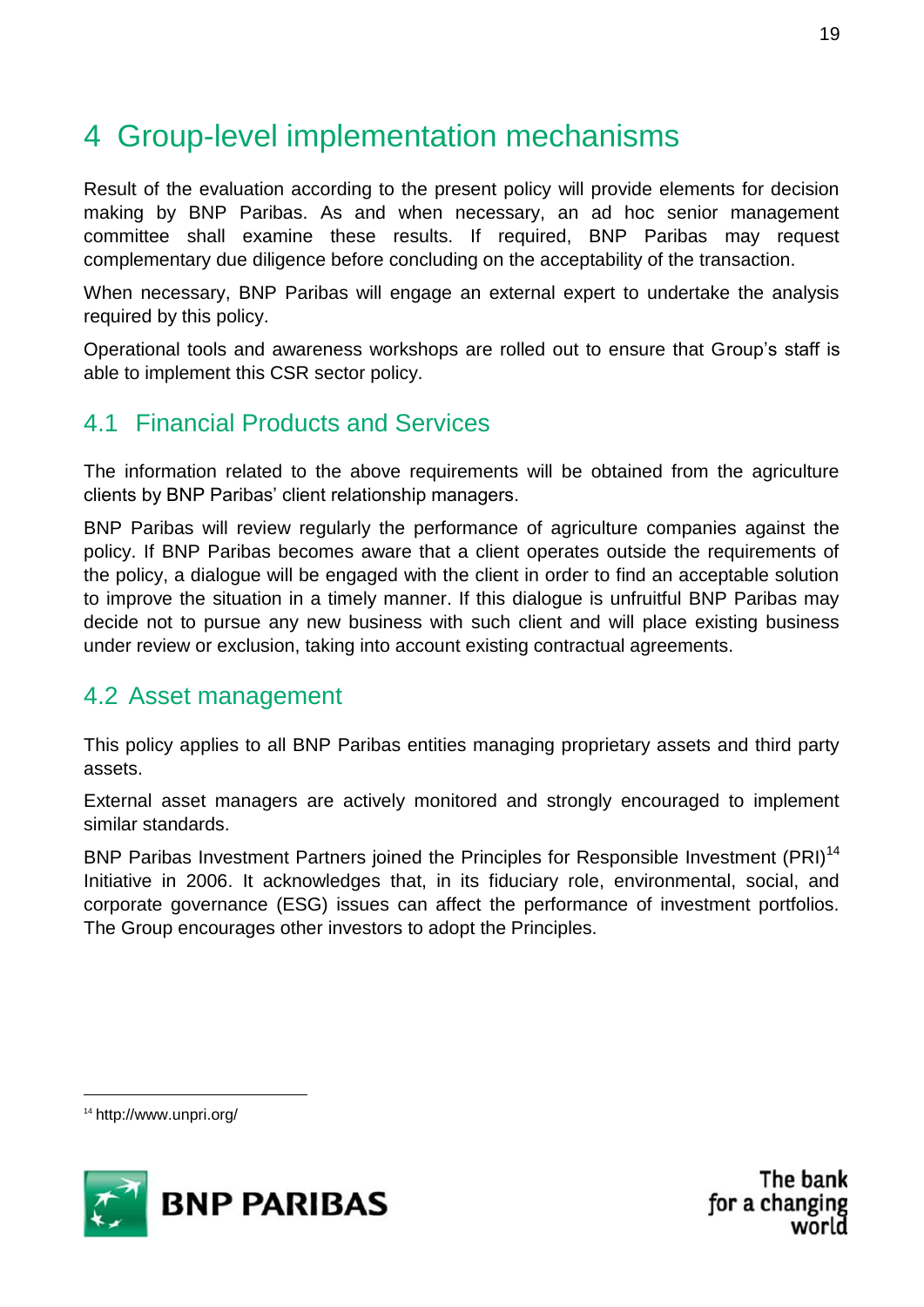## 5 Policy disclosure and follow-up

BNP Paribas' stakeholders will be informed of the existence and the content of this policy. Such policy will be posted on BNP Paribas' website. Furthermore a copy will be provided to BNP Paribas' clients and potential clients as part of the due diligence process or upon discussion of any financial services to be provided subsequent to the official release date of this policy.

BNP Paribas will review this policy regularly and, in the light of the prevailing circumstances, it may update it to make sure it is in continued alliance with national and international regulations and best practices.

## <span id="page-19-0"></span>6 Disclaimers

In order to comply with regulations and to implement the principles defined in its internal procedures and sector policies, BNP Paribas does its best to gather information, particularly from agriculture companies, on their sustainability policies and practices. BNP Paribas relies on the information gathered from concerned companies and its partners. However, it depends on the quality, accuracy and up-to-datedness of the information.

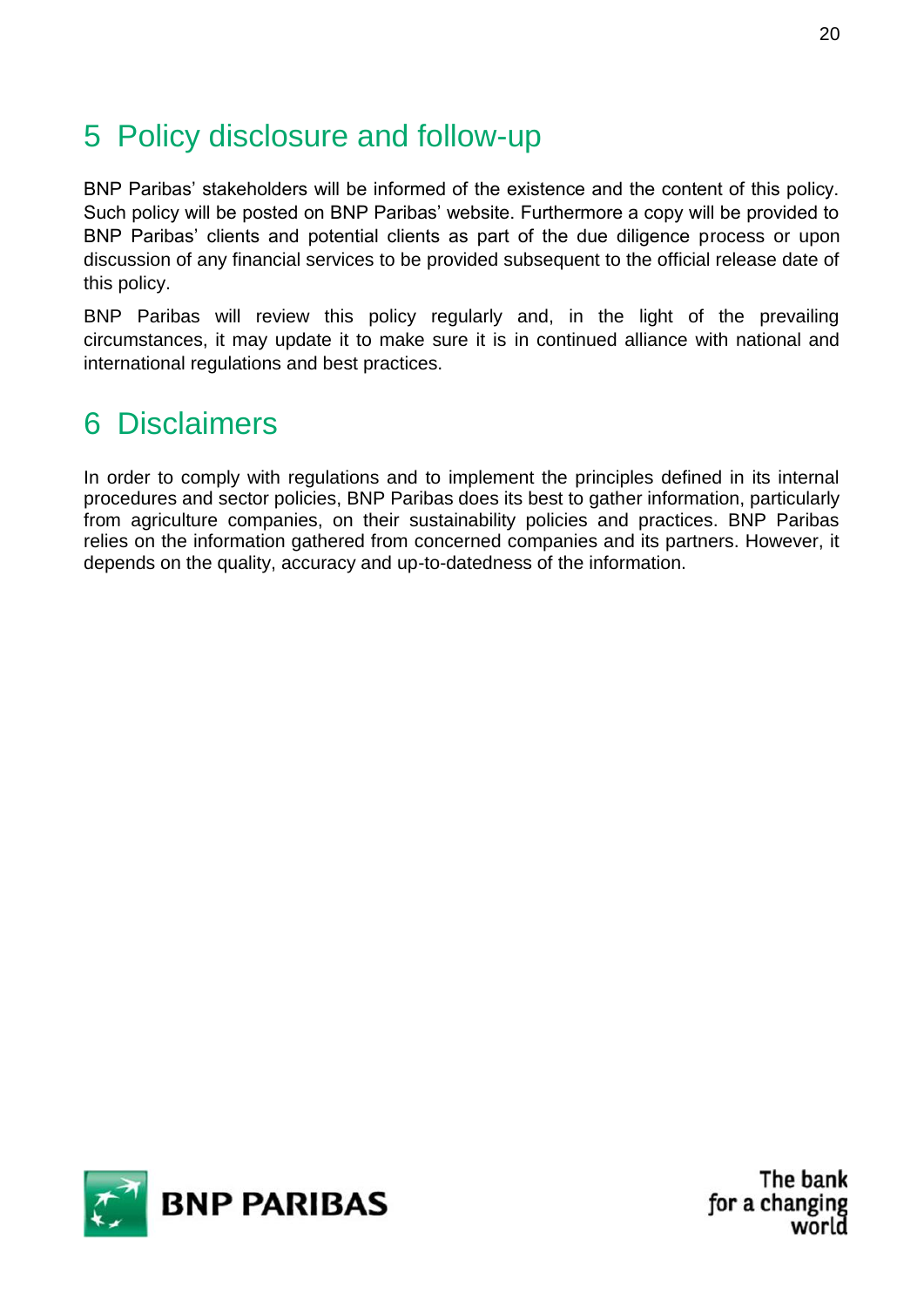## <span id="page-20-0"></span>7 Glossary

The following definitions apply in this policy:

| Agrochemical                                                      | A chemical substance used in agricultural production systems to maintain soil fertility<br>(compost or fertilizer), control weeds (herbicide), combat pests (insecticides, fungicides,<br>nematicides, rodenticides, etc.) or stimulate growth.                                                                                                                                                                                                                                                                                                                                                                                                                               |
|-------------------------------------------------------------------|-------------------------------------------------------------------------------------------------------------------------------------------------------------------------------------------------------------------------------------------------------------------------------------------------------------------------------------------------------------------------------------------------------------------------------------------------------------------------------------------------------------------------------------------------------------------------------------------------------------------------------------------------------------------------------|
| <b>Alliance for Zero</b><br><b>Extinction</b><br>sites<br>(AZE)   | The AZE is a joint initiative of worldwide biodiversity conservation organizations, which<br>aims to prevent extinctions by identifying and safeguarding key sites, each one of which<br>is the last remaining refuge of one or more Endangered (EN) or Critically Endangered<br>(CR) species. AZE sites contain >95% of the known global population of a given EN or<br>CR species, or >95% of the population for one life history segment (e.g. breeding or<br>wintering) of the EN or CR species. It also has distinctive features and definable<br>boundaries. For the above reasons, the loss of an AZE site would result in the extinction<br>of a species in the wild. |
|                                                                   | http://www.zeroextinction.org/index.html                                                                                                                                                                                                                                                                                                                                                                                                                                                                                                                                                                                                                                      |
| <b>Biofuel</b>                                                    | A type of energy derived from renewable plant and animal materials. Examples of<br>biofuels include ethanol (often made from corn in the United States and sugarcane in<br>Brazil), biodiesel (vegetable oils and liquid animal fats), green diesel (derived from algae<br>and other plant sources) and biogas (methane derived from animal manure and other<br>digested organic material).                                                                                                                                                                                                                                                                                   |
| <b>Distributors</b>                                               | Distributors sell agricultural inputs (fertilizers, farm equipment) to agriculture<br>companies                                                                                                                                                                                                                                                                                                                                                                                                                                                                                                                                                                               |
| <b>Forest</b>                                                     | Land spanning more than 0.5 hectares with trees higher than 5 meters and a canopy<br>cover of more than 10 percent, or trees able to reach these thresholds in situ. It does<br>not include land that is predominantly under agricultural or urban land use. Source: FAO                                                                                                                                                                                                                                                                                                                                                                                                      |
|                                                                   | http://www.fao.org/docrep/014/am665e/am665e00.pdf                                                                                                                                                                                                                                                                                                                                                                                                                                                                                                                                                                                                                             |
| <b>Prior</b><br>Free,<br>and<br><b>Informed Consent</b><br>(FPIC) | Free, prior and informed consent (FPIC) refers to the rights of local communities,<br>particularly indigenous peoples, to participate in decision making about issues impacting<br>them.                                                                                                                                                                                                                                                                                                                                                                                                                                                                                      |
|                                                                   | The principle of FPIC within international development is most clearly stated in the<br>United Nations Declaration on the Rights of Indigenous Peoples (UNDRIP). Article 10<br>states: "Indigenous peoples shall not be forcibly removed from their lands or territories.<br>No relocation shall take place without the free, prior and informed consent of the<br>indigenous peoples concerned and after agreement on just and fair compensation and,<br>where possible, with the option of return."                                                                                                                                                                         |
| <b>HACCP</b><br>(Hazard<br>analysis<br>and<br>critical<br>control | HACCP is a systematic preventive approach to food safety and biological, chemical,<br>and physical hazards in production processes that can cause the finished product to be<br>unsafe, and designs measurements to reduce these risks to a safe level.                                                                                                                                                                                                                                                                                                                                                                                                                       |
| points) Principles                                                | Principle 1 - Conduct a Hazard Analysis                                                                                                                                                                                                                                                                                                                                                                                                                                                                                                                                                                                                                                       |
|                                                                   | Principle 2 - Identify the Critical Control Points                                                                                                                                                                                                                                                                                                                                                                                                                                                                                                                                                                                                                            |
|                                                                   | Principle 3 - Establish Critical Limits                                                                                                                                                                                                                                                                                                                                                                                                                                                                                                                                                                                                                                       |
|                                                                   | Principle 4- Monitor Critical Control Points                                                                                                                                                                                                                                                                                                                                                                                                                                                                                                                                                                                                                                  |

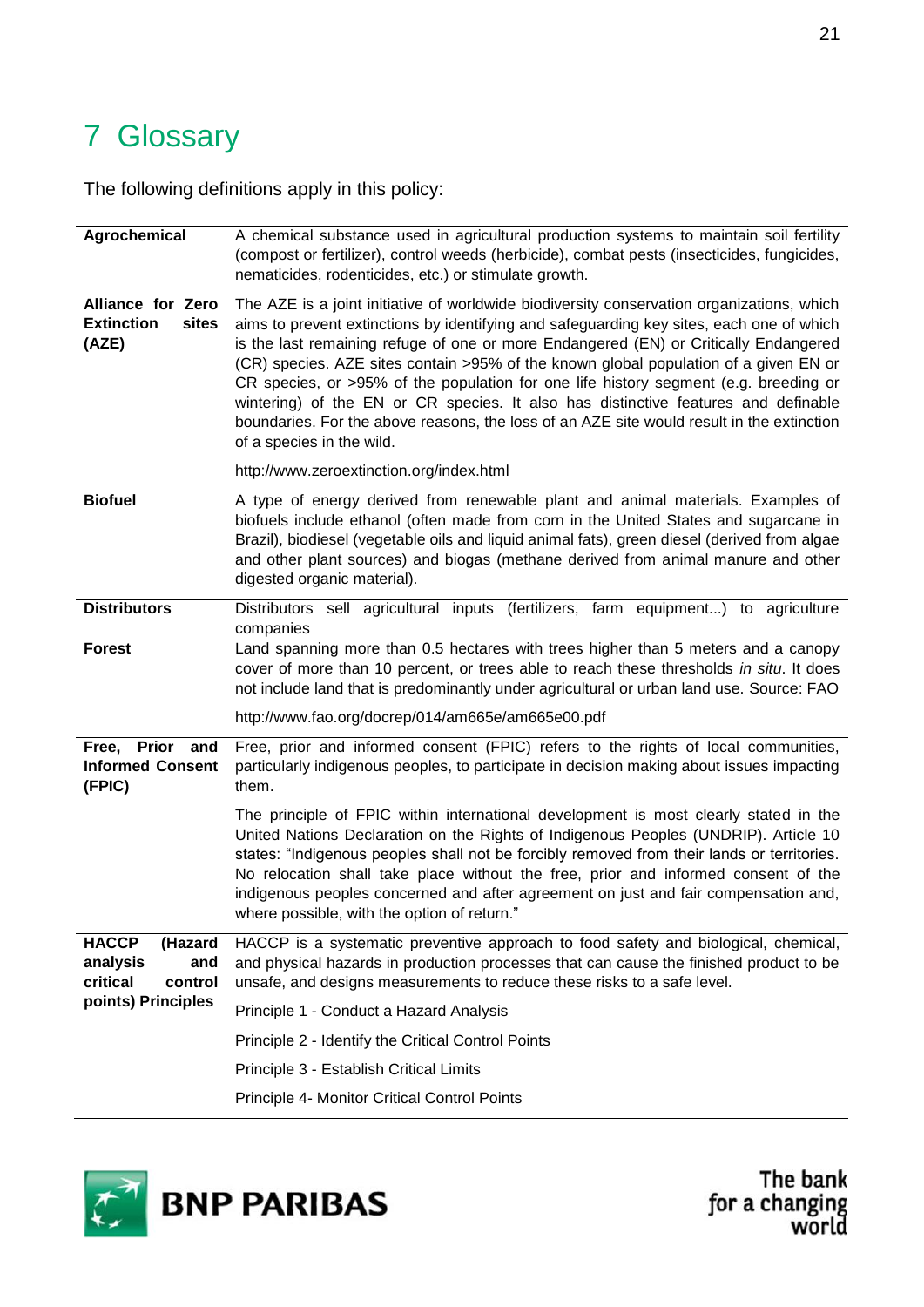|                                                           | Principle 5 - Establish Corrective Action                                                                                                                                                                                                                                                                                                                                                                                                                                                                                                                                                                                                                                                                                                                                                                                                                                                                                                                                     |
|-----------------------------------------------------------|-------------------------------------------------------------------------------------------------------------------------------------------------------------------------------------------------------------------------------------------------------------------------------------------------------------------------------------------------------------------------------------------------------------------------------------------------------------------------------------------------------------------------------------------------------------------------------------------------------------------------------------------------------------------------------------------------------------------------------------------------------------------------------------------------------------------------------------------------------------------------------------------------------------------------------------------------------------------------------|
|                                                           | Principle 6 - Verification                                                                                                                                                                                                                                                                                                                                                                                                                                                                                                                                                                                                                                                                                                                                                                                                                                                                                                                                                    |
|                                                           | Principle 7 - Recordkeeping                                                                                                                                                                                                                                                                                                                                                                                                                                                                                                                                                                                                                                                                                                                                                                                                                                                                                                                                                   |
|                                                           | The HACCP system can be used at all stages of a food chain, from food production and<br>preparation processes including packaging, distribution, etc.                                                                                                                                                                                                                                                                                                                                                                                                                                                                                                                                                                                                                                                                                                                                                                                                                         |
| High<br>Carbon<br><b>Stock</b><br>(HCS)<br><b>Forests</b> | HCS forest definitions have been developed since 2011 through multi-stakeholder field-<br>based research in Indonesia and Africa, with the aim of developing a pragmatic and<br>strong operational method to identify land that is forest and should be conserved, and<br>land that is degraded and can be developed. HCS forests are those identified as High,<br>Medium, Low Density and Regenerating Forests under the following vegetation strata<br>characteristics:                                                                                                                                                                                                                                                                                                                                                                                                                                                                                                     |
|                                                           | High Density Forest: Remnant forest of advanced secondary forest close to primary<br>condition<br>Medium Density Forest: Remnant forest but more disturbed than High Density<br>Forest<br>Low Density Forest: Appears to be remnant forest but is highly disturbed and<br>recovering<br>Regenerating Forest: Mostly young regrowth forest but with occasional patches of<br>older forest.<br>Young Scrub: Recently cleared areas with some woody regrowth and grass-like<br>ground cover<br>Cleared/Open Land: Very recently cleared land with mostly grass or crops and few<br>non-crop woody plants.<br>Young Scrub and Cleared/Open Land areas may be developed.                                                                                                                                                                                                                                                                                                           |
|                                                           | At the time of writing, multi-stakeholder research and pilot studies are underway across<br>a number of geographies to refine the methodology and identify HCS areas that can<br>and should be protected.                                                                                                                                                                                                                                                                                                                                                                                                                                                                                                                                                                                                                                                                                                                                                                     |
| <b>High</b><br><b>Conservation</b><br>Value (HCV)         | High Conservation Value areas are critical areas in a landscape which need to be<br>appropriately managed in order to maintain or enhance High Conservation Values. The<br>HCV approach is a corner-stone of many global sustainability standards, including FSC,<br>RSPO, RTRS, some carbon schemes and many sourcing and investment policies.                                                                                                                                                                                                                                                                                                                                                                                                                                                                                                                                                                                                                               |
|                                                           | There are six main types of High Conservation Values areas:<br>HCV 1 Areas containing globally regionally or nationally significant concentrations<br>of biodiversity values (e.g. endemism, endangered species, refugia).<br>HCV 2 Globally regionally or nationally significant large landscape-level areas<br>where viable populations of most if not all naturally occurring species exist in natural<br>patterns of distribution and abundance.<br>HCV 3 Areas that are in or contain rare threatened or endangered ecosystems.<br>HCV 4 Areas that provide basic ecosystem services in critical situations (e.g.<br>watershed protection erosion control).<br>HCV 5 Areas fundamental to meeting basic needs of local communities (e.g.<br>subsistence health).<br>HCV 6 Areas critical to local communities' traditional cultural identity (areas of<br>cultural, ecological, economic or religious significance identified in cooperation with<br>local communities). |
| IFC's<br>Good<br>Practice Note on                         | This Note is part of the IFC's commitment to provide enhanced support to its clients in<br>the development of a responsible and forward-looking approach to livestock operations                                                                                                                                                                                                                                                                                                                                                                                                                                                                                                                                                                                                                                                                                                                                                                                              |

**Improving Animal**  to, among other things, help producers access and maintain entry into high quality and

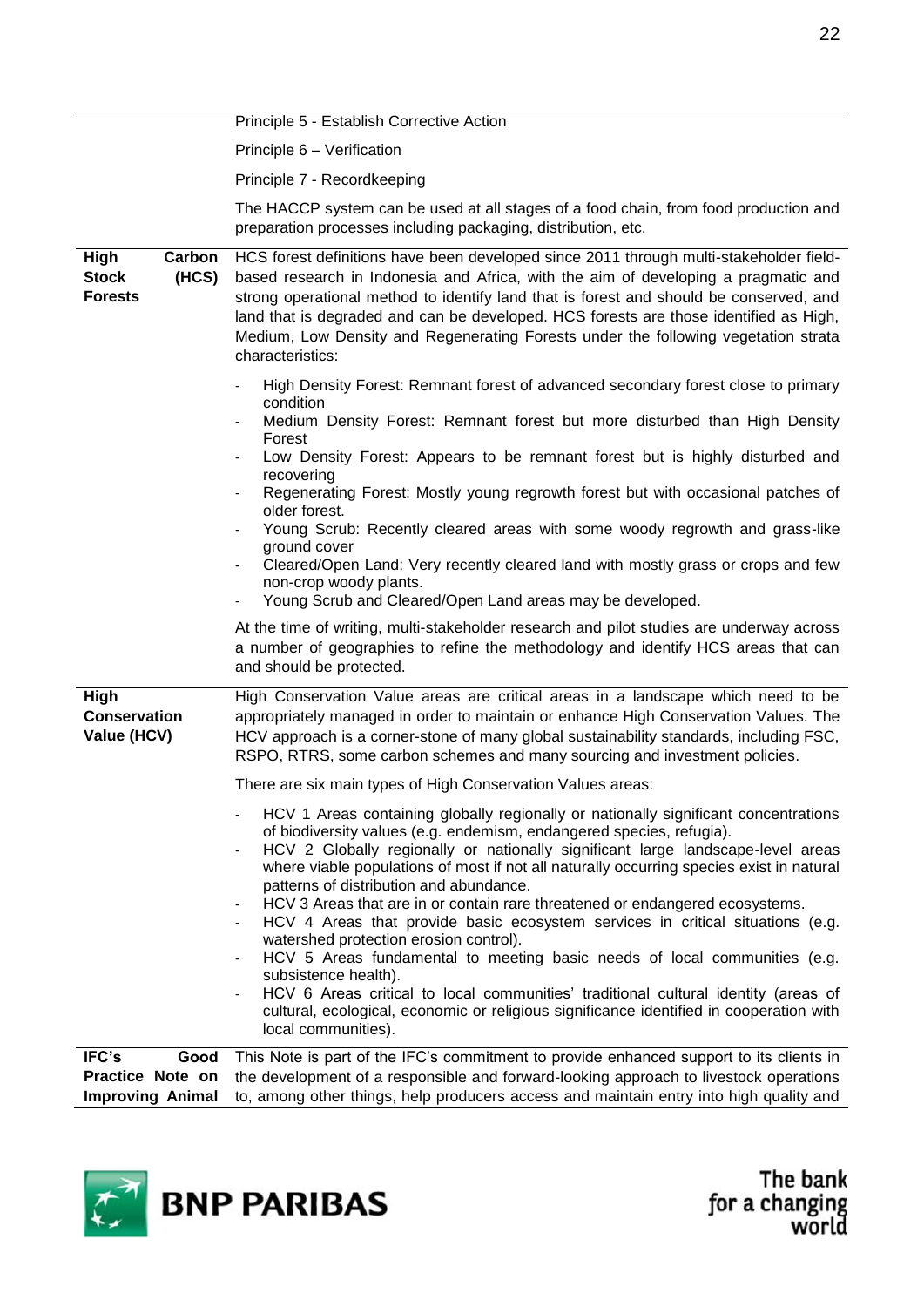| <b>Welfare</b><br>in<br><b>Livestock</b><br><b>Operations</b>                                     | value market segments. It also provides guidance on a range of approaches to animal<br>welfare. It covers traditional livestock production (dairy, beef, broiler chickens, layer<br>chickens, pigs, and ducks) and aquaculture in intensive and extensive systems<br>(although this policy does not apply to aquaculture).                                                                                                                                                                                    |
|---------------------------------------------------------------------------------------------------|---------------------------------------------------------------------------------------------------------------------------------------------------------------------------------------------------------------------------------------------------------------------------------------------------------------------------------------------------------------------------------------------------------------------------------------------------------------------------------------------------------------|
|                                                                                                   | http://www.ifc.org/wps/wcm/connect/67013c8046c48b889c6cbd9916182e35/IFC+Good+Practice+Note+Anim<br>al+Welfare+2014.pdf?MOD=AJPERES (December 2014)                                                                                                                                                                                                                                                                                                                                                            |
| Integrated<br>Pest<br><b>Management</b><br>(IPM)                                                  | A long-term prevention strategy to combat pests, involving a combination of techniques,<br>such as biological control (use of beneficial insects or microbes), use of crop-resistant<br>varieties and the use of alternative agricultural practices (spraying, fertilizing or pruning).<br>The objective of IPM is to make conditions less favorable for pest development.<br>Pesticides are used only when the damage caused by pests is greater than the level<br>that the farmer can economically sustain. |
| <b>IUCN</b><br>(International<br><b>Union</b><br>for<br><b>Conservation</b><br>Οf<br>Nature) I-IV | IUCN protected area management categories classify protected areas according to their<br>management objectives. The categories are recognized by international bodies such as<br>the United Nations and by many national governments as the global standard for<br>defining and recording protected areas and as such are increasingly being incorporated<br>into government legislation.                                                                                                                     |
|                                                                                                   | la Strict Nature Reserve<br>$\overline{\phantom{a}}$<br>Ib Wilderness Area<br>$\overline{\phantom{a}}$<br><b>II National Park</b><br>$\overline{\phantom{a}}$<br>III Natural Monument or Feature<br>$\overline{\phantom{a}}$<br>IV Habitat/Species Management Area<br>$\overline{\phantom{a}}$                                                                                                                                                                                                                |
| <b>Biodiversity</b><br>Key<br><b>Areas</b>                                                        | KBAs incorporate information from the IUCN Red List of Threatened Species, BirdLife<br>International's Important Bird Areas, Plantlife International's Important Plant Areas,<br>IUCN's Important Sites for Freshwater Biodiversity, and sites identified by the Alliance<br>for Zero Extinction. KBAs are identified at the national, sub-national or regional level by<br>local stakeholders using the two globally standard criteria of vulnerability and<br>irreplaceability, and therefore must contain: |
|                                                                                                   | • One or more globally threatened species;                                                                                                                                                                                                                                                                                                                                                                                                                                                                    |
|                                                                                                   | • One or more endemic species which are globally restricted to the site or surrounding<br>region;                                                                                                                                                                                                                                                                                                                                                                                                             |
|                                                                                                   | · Significant concentrations of a species (e.g. important migratory stops, nesting sites,<br>nurseries or breeding areas); and/or                                                                                                                                                                                                                                                                                                                                                                             |
|                                                                                                   | • Globally significant examples of unique habitat types and species assemblages.                                                                                                                                                                                                                                                                                                                                                                                                                              |
|                                                                                                   | For more information:                                                                                                                                                                                                                                                                                                                                                                                                                                                                                         |
|                                                                                                   | http://www.biodiversitya-z.org/content/key-biodiversity-areas-kba                                                                                                                                                                                                                                                                                                                                                                                                                                             |
| <b>Land grabbing</b>                                                                              | Contentious issue of large-scale land acquisitions concerning the buying or leasing of<br>large pieces of land in developing countries, by domestic and transnational companies,<br>governments, and individuals.                                                                                                                                                                                                                                                                                             |
| <b>Management Plan</b>                                                                            | A management plan summarizes the commitment of a company or project to address<br>and mitigate the identified risks and impacts of its operations (through avoidance,<br>minimization, and compensation/offset), as well as to monitor and improve its<br>performance. Management plans are usually translated into operational procedures.                                                                                                                                                                   |
| Origination<br>operations                                                                         | Supply chain services and commodity management between producers and suppliers.                                                                                                                                                                                                                                                                                                                                                                                                                               |

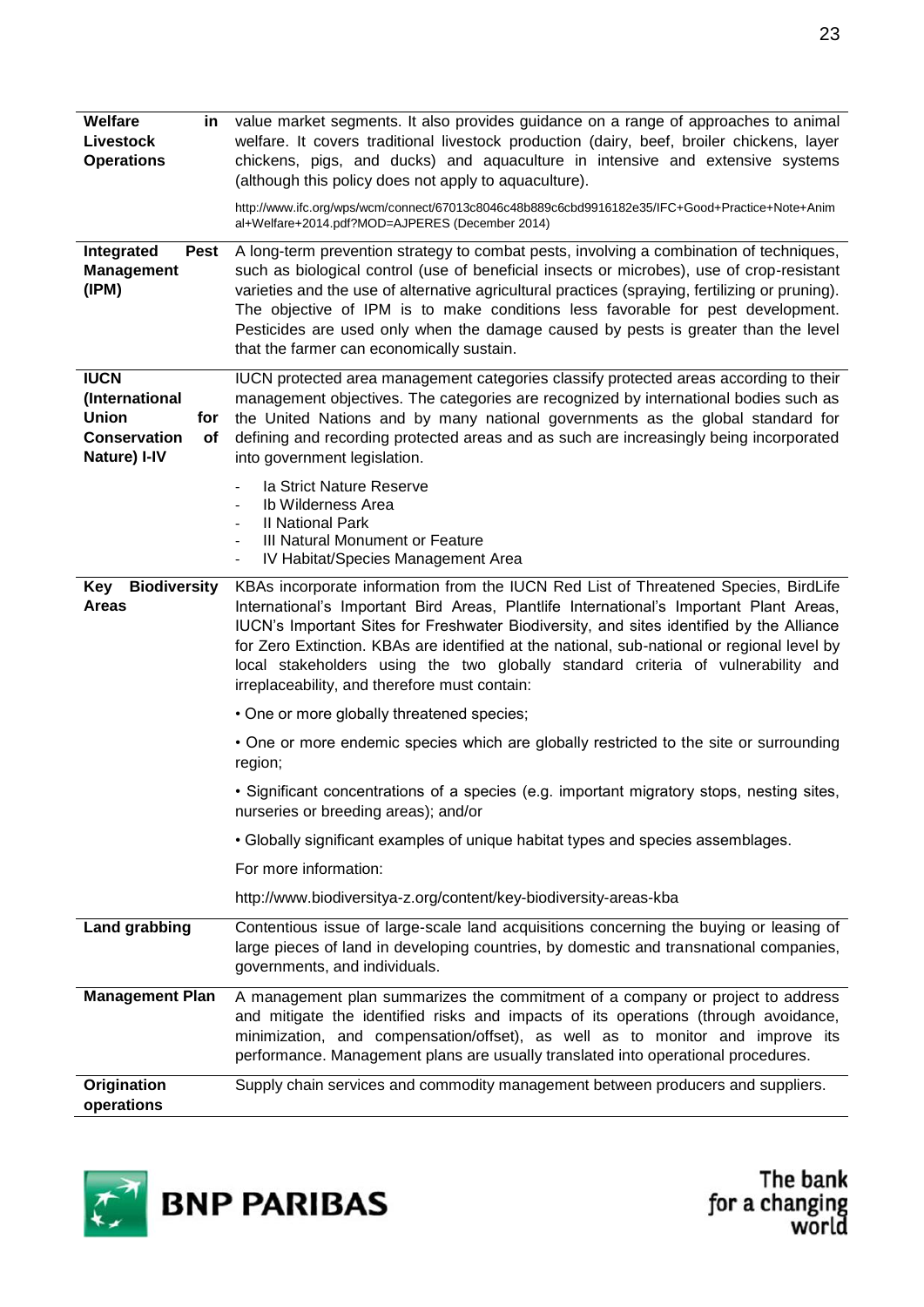|                                                                     |     | Originators usually provide producers with liquidity and physical asset base and storage<br>capacity to improve commodity flow into key markets.                                                                                                                                                                                                                                                                                                          |
|---------------------------------------------------------------------|-----|-----------------------------------------------------------------------------------------------------------------------------------------------------------------------------------------------------------------------------------------------------------------------------------------------------------------------------------------------------------------------------------------------------------------------------------------------------------|
| Paraquat                                                            |     | Paraquat is the trade name for one of the most widely used herbicides. It is quick-acting<br>and non-selective, killing green plant tissue on contact. It is toxic to animals and human<br>beings, and linked to development of Parkinson's disease. In the United States,<br>paraquat is classified as "restricted use", which means that it can be used by licensed<br>applicators only. In the European Union, paraquat has been forbidden since 2007. |
| <b>Peat lands</b>                                                   |     | A soil that contains at least 65% organic material, is at least 50 cm in depth, covers an<br>area of at least 1 ha, and is acidic in nature (Driessen, 1978; Wösten & Ritzema, 2001).                                                                                                                                                                                                                                                                     |
| <b>Physical</b><br>agricultural<br>products<br>merchants<br>traders | and | Link between producers and industries: agriculture commodity traders offer services to<br>both sellers and buyers (which may be other traders/merchants), and may provide<br>integrated logistics and distribution required for purchase and delivery of the right<br>product at the right time, and managing the risks involved.                                                                                                                         |
| <b>Polyculture</b>                                                  |     | Agriculture using multiple crops in the same space, in imitation of the diversity of natural<br>ecosystems, and avoiding large stands of single crops, or monoculture. It includes multi-<br>cropping, intercropping, companion planting, beneficial weeds, and alley cropping.                                                                                                                                                                           |
|                                                                     |     | Polyculture, though it often requires more labor, has several advantages over<br>monoculture:                                                                                                                                                                                                                                                                                                                                                             |
|                                                                     |     | The diversity of crops avoids the susceptibility of monocultures to disease.<br>The greater variety of crops provides habitat for more species, increasing local<br>biodiversity. This is one example of reconciliation ecology, or accommodating<br>biodiversity within human landscapes. It is also a function of a biological pest<br>control program.                                                                                                 |
| Rotterdam<br><b>Convention</b>                                      |     | Multilateral treaty to promote shared responsibilities in relation to importation of<br>hazardous chemicals.                                                                                                                                                                                                                                                                                                                                              |
|                                                                     |     | The objectives are to promote shared responsibility and cooperative efforts among<br>Parties in the international trade of certain hazardous chemicals in order to protect<br>human health and the environment from potential harm and to contribute to the<br>environmentally sound use of those hazardous chemicals.                                                                                                                                    |
|                                                                     |     | The chemicals listed in Annex III include pesticides and industrial chemicals that have<br>been banned or severely restricted for health or environmental reasons by two or more<br>Parties and which the Conference of the Parties has decided to subject to the Prior<br>Informed Consent (PIC) procedure.                                                                                                                                              |
|                                                                     |     | There are a total of 47 chemicals listed in Annex III, 33 are pesticides (including 4<br>severely hazardous pesticide formulations) and 14 industrial chemicals.                                                                                                                                                                                                                                                                                          |
|                                                                     |     | http://www.pic.int/TheConvention/Chemicals/AnnexIIIChemicals/tabid/1132/language/en-US/Default.aspx                                                                                                                                                                                                                                                                                                                                                       |
| <b>SIN List</b>                                                     |     | The Substitute It Now (SIN) List has been developed by the International Chemical<br>Secretariat (ChemSec). This list is a database of chemicals identified as Substances of<br>Very High Concern based on the criteria established by the EU chemicals regulation<br>REACH.                                                                                                                                                                              |
|                                                                     |     | The full list can be found at http://sinlist.chemsec.org                                                                                                                                                                                                                                                                                                                                                                                                  |

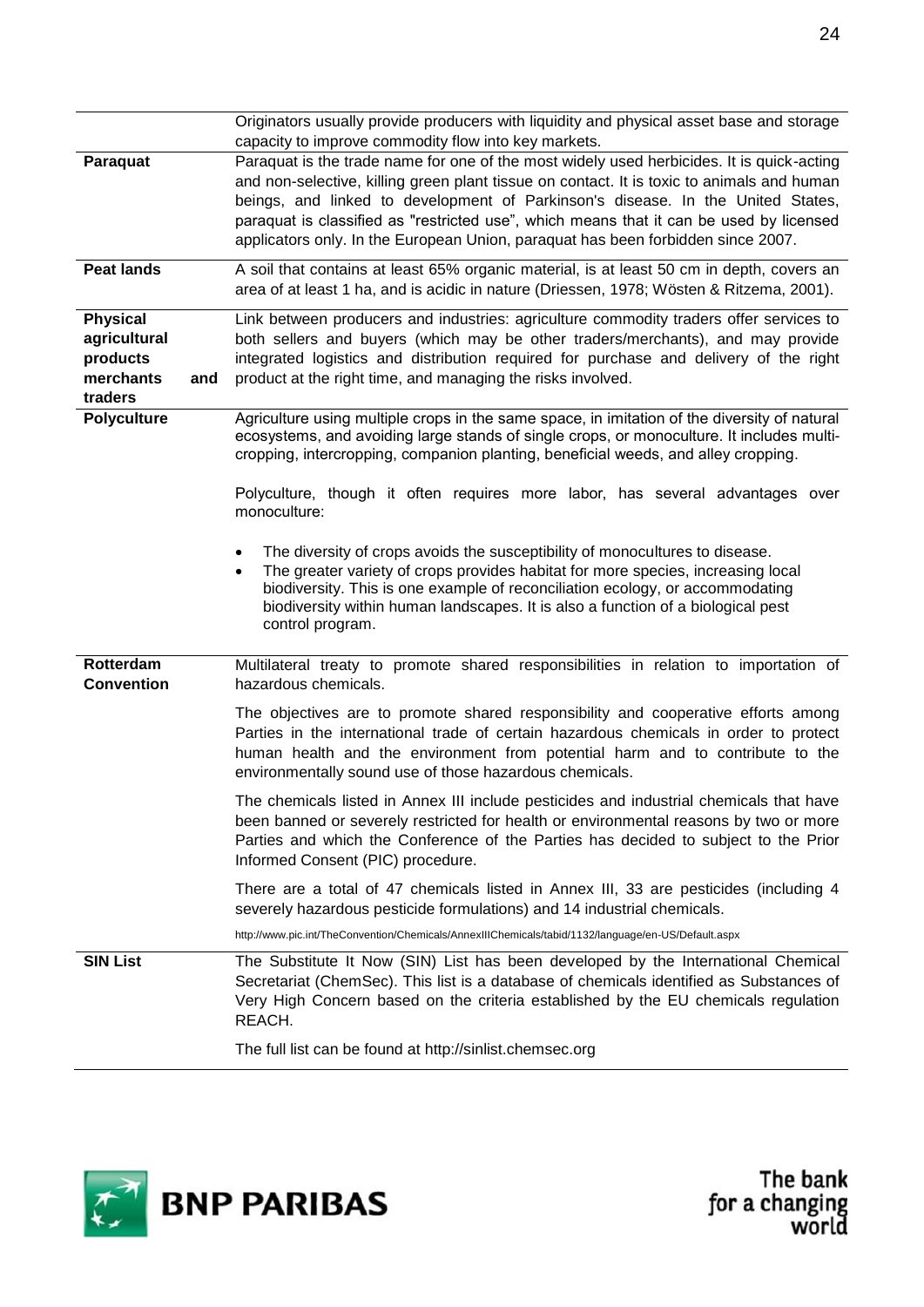| Soil salinization                                                                                | Following irrigation, the water added to the soil is used by the crop or evaporates<br>directly from the moist soil. The salt contained in this irrigation water is left behind in the<br>soil and accumulates, leading to soil salinization unless it is removed or dissolved. Soil<br>salinization can have dramatic consequences, through the reduction of soil fertility, and<br>is considered as a major source of desertification worldwide.<br>Source: http://www.fao.org/docrep/r4082e/r4082e08.htm#7.2.2soil salinity |
|--------------------------------------------------------------------------------------------------|--------------------------------------------------------------------------------------------------------------------------------------------------------------------------------------------------------------------------------------------------------------------------------------------------------------------------------------------------------------------------------------------------------------------------------------------------------------------------------------------------------------------------------|
| <b>Stockholm</b><br><b>Convention</b><br>on<br><b>Persistent</b><br>Organic<br><b>Pollutants</b> | A global treaty to protect human health and the environment from chemicals that remain<br>intact in the environment for long periods, become widely distributed geographically,<br>accumulate in the fatty tissue of humans and wildlife, and have harmful impacts on<br>human health or on the environment.                                                                                                                                                                                                                   |
|                                                                                                  | Exposure to Persistent Organic Pollutants (POPs) can lead to serious health effects<br>including certain cancers, birth defects, dysfunctional immune and reproductive<br>systems, greater susceptibility to disease and damages to the central and peripheral<br>nervous systems.                                                                                                                                                                                                                                             |
|                                                                                                  | http://chm.pops.int/TheConvention/ThePOPs/ListingofPOPs/tabid/2509/Default.aspx                                                                                                                                                                                                                                                                                                                                                                                                                                                |
| <b>Traceability</b>                                                                              | The ability to follow the movement of a food through specified stage(s) of production,<br>processing and distribution. The traceability/product tracing tool should be able to<br>identify at any specified stage of the food chain (from production to distribution) from<br>where the food came (one step back) and to where the food went (one step forward), as<br>appropriate to the objectives of the food inspection and certification system.                                                                          |
|                                                                                                  | (Codex Alimentarius Commission, CAC 2006).                                                                                                                                                                                                                                                                                                                                                                                                                                                                                     |
| <b>UNESCO</b><br>World<br><b>Heritage Sites</b>                                                  | Designated cultural and natural heritage areas around the world that are considered of<br>outstanding value to humanity and which are listed under the World Heritage<br>Convention.                                                                                                                                                                                                                                                                                                                                           |
|                                                                                                  | http://whc.unesco.org/en/list                                                                                                                                                                                                                                                                                                                                                                                                                                                                                                  |
| Wetlands on the<br><b>Ramsar List</b>                                                            | These wetlands are defined as "Sites containing representative, rare or unique wetland<br>types" or "Sites of international importance for conserving biological diversity" listed in<br>the Convention on Wetlands adopted in Ramsar, Iran in 1971 (http://www.ramsar.org/).                                                                                                                                                                                                                                                  |
| WHO Class la or<br>Ib                                                                            | Correspond to the pesticides that pose the greatest risks to human health according to<br>the World Health Organization's Recommended Classification of Pesticides. Hazard 1a<br>being "extremely hazardous" and 1b being "highly hazardous".                                                                                                                                                                                                                                                                                  |
|                                                                                                  | (http://www.who.int/ipcs/publications/pesticides_hazard/en/)                                                                                                                                                                                                                                                                                                                                                                                                                                                                   |
| World<br>bank<br>Group's<br>Agribusiness and<br><b>Food Production</b>                           | Technical reference documents with general and industry-specific examples of good<br>international industry practices. The Environmental, Health and Safety (EHS) Guidelines<br>contain the performance levels and measures that are generally considered to be<br>achievable at reasonable costs by existing technology.                                                                                                                                                                                                      |
| <b>EHS Guidelines</b>                                                                            | http://www.ifc.org/wps/wcm/connect/topics ext content/ifc external corporate site/ifc<br>+sustainability/our+approach/risk+management/ehsguidelines                                                                                                                                                                                                                                                                                                                                                                            |
| Zero<br>net<br>deforestation                                                                     | The BEI follows the CGF's explanation of "zero net deforestation", itself derived from<br>WWF's guidance:                                                                                                                                                                                                                                                                                                                                                                                                                      |
|                                                                                                  | -"Zero net deforestation" can be distinguished from "zero deforestation", which means<br>no deforestation anywhere.                                                                                                                                                                                                                                                                                                                                                                                                            |
|                                                                                                  | - "Zero net deforestation" acknowledges that some forest loss could be offset by forest<br>restoration. "Zero net deforestation" is not synonymous with a total prohibition on forest<br>clearing. Rather, it leaves room for change in the configuration of the land-use mosaic,                                                                                                                                                                                                                                              |

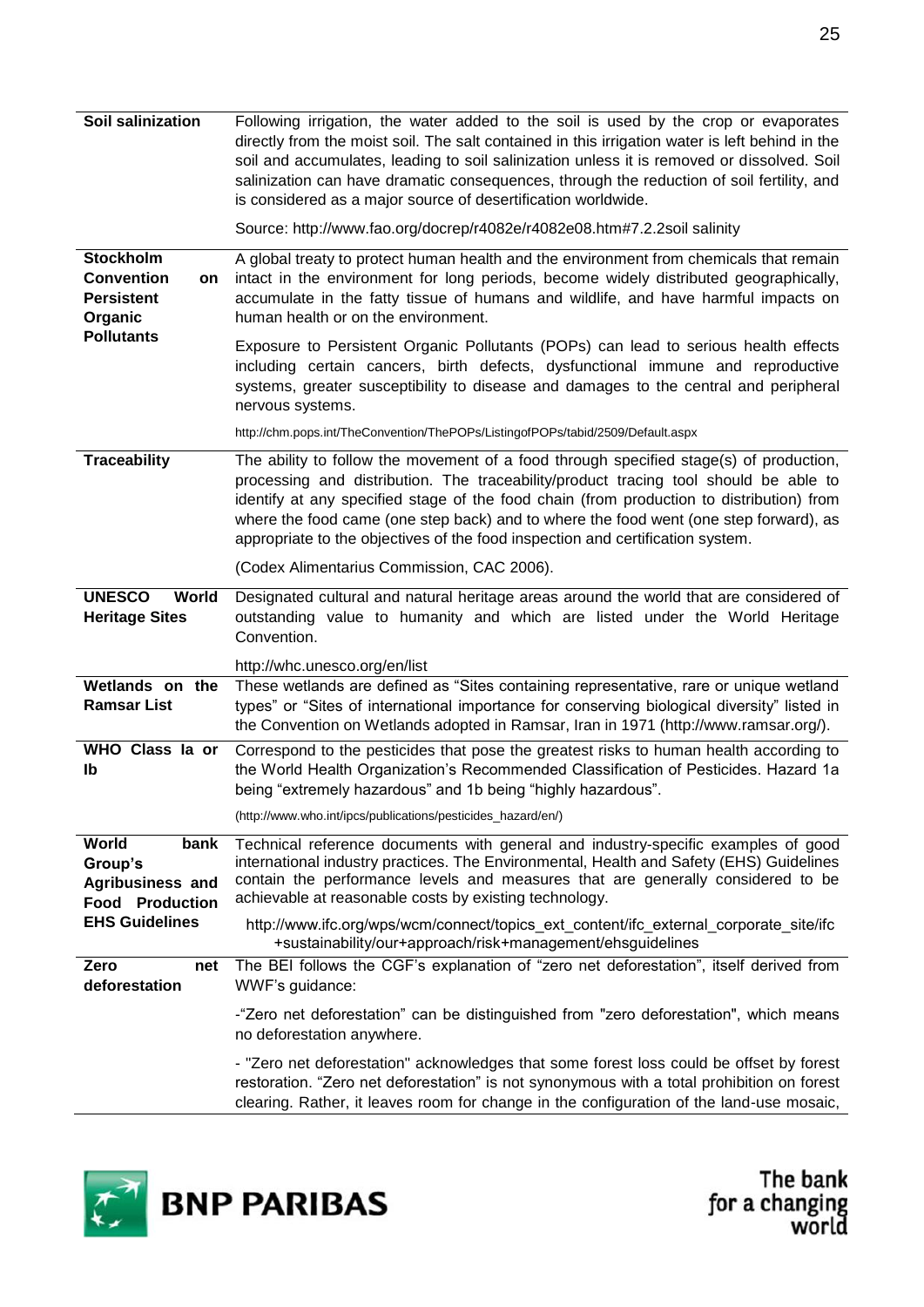provided the net quantity, quality and carbon density of forests is maintained. It recognizes that, in some circumstances, conversion of forests in one site may contribute to the sustainable development and conservation of the wider landscape (e.g. reducing livestock grazing in a protected area may require conversion of forest areas in the buffer zone to provide farmland to local communities).

- However, "zero net deforestation" is not achieved through the conversion of primary or natural forests into fast growing plantations. Such conversion would count as deforestation in assessing progress against the target.

Approaches to implementing a "zero net deforestation" policy should prioritize avoiding the conversion of forests with a High Conservation Value  $(HCV)^1$  or that are considered to be High Carbon Stocks  $(HCS)^2$ .

1 Please see http://www.hcvnetwork.org/ for a working definition of HCV

2 Please see http://www.greenpeace.org/international/global/international/briefings/forests/2013/HCS-Briefing-2013.pdf for a working definition of HCS

Definitions above are likely to changes over time. We will monitor international developments and continue to follow internationally recognized conventions where possible.